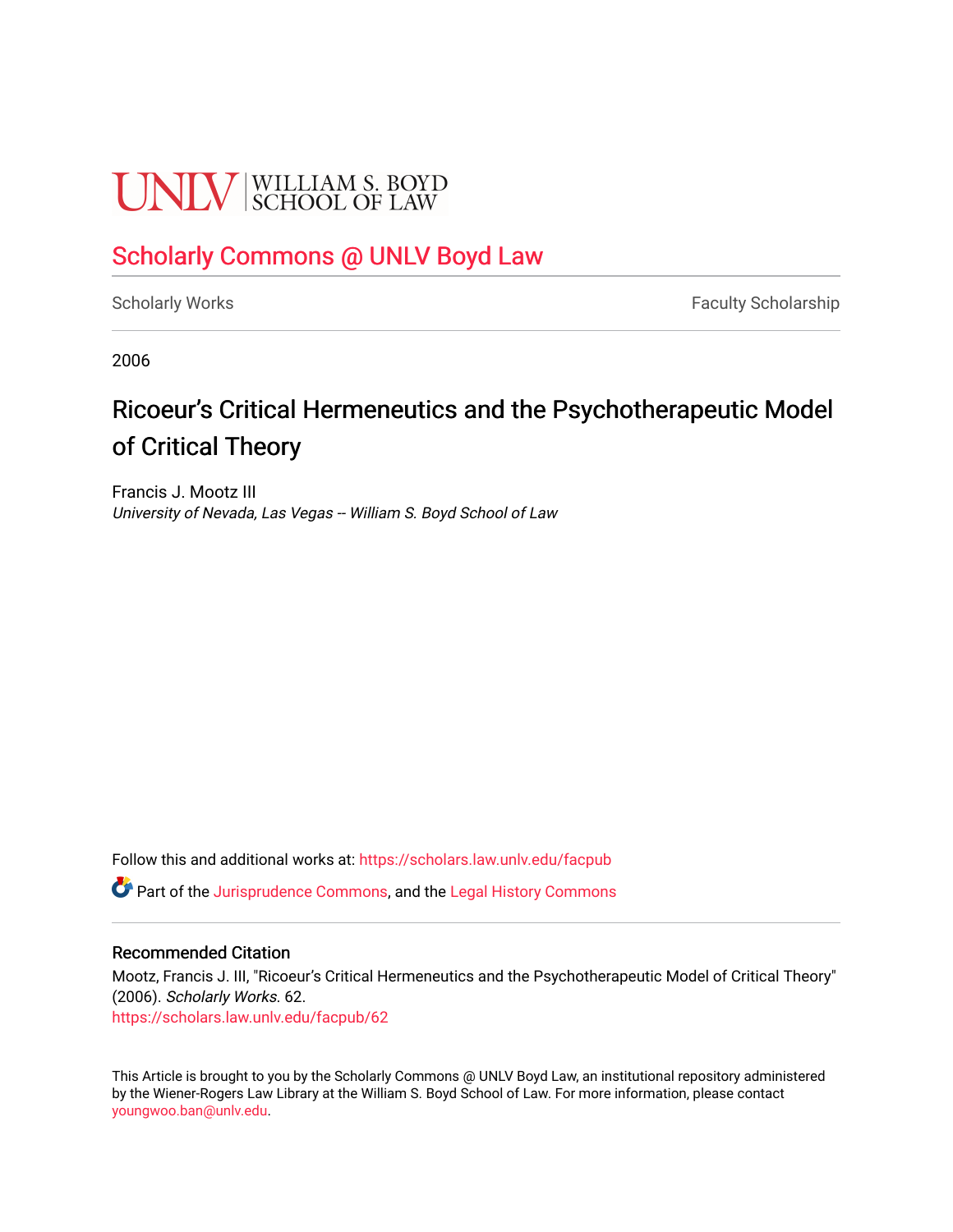## **RICOEUR'S CRITICAL HERMENEUTICS AND THE PSYCHOTHERAPEUTIC MODEL OF CRITICAL THEORY**

*After Ricoeur: An Interdisciplinary Conference Oklahoma City University October 20-21, 2006* 

> *Submitted by:* **Francis J. Mootz III Professor of Law Penn State University Dickinson School of Law 150 South College Street Carlisle, PA 17013 717.240.5291 [fjmootz@psu.edu](mailto:fjmootz@psu.edu)**

*Word count (excluding endnotes and headings: 2,921)*

Electronic copy available at: http://ssrn.com/abstract=1315996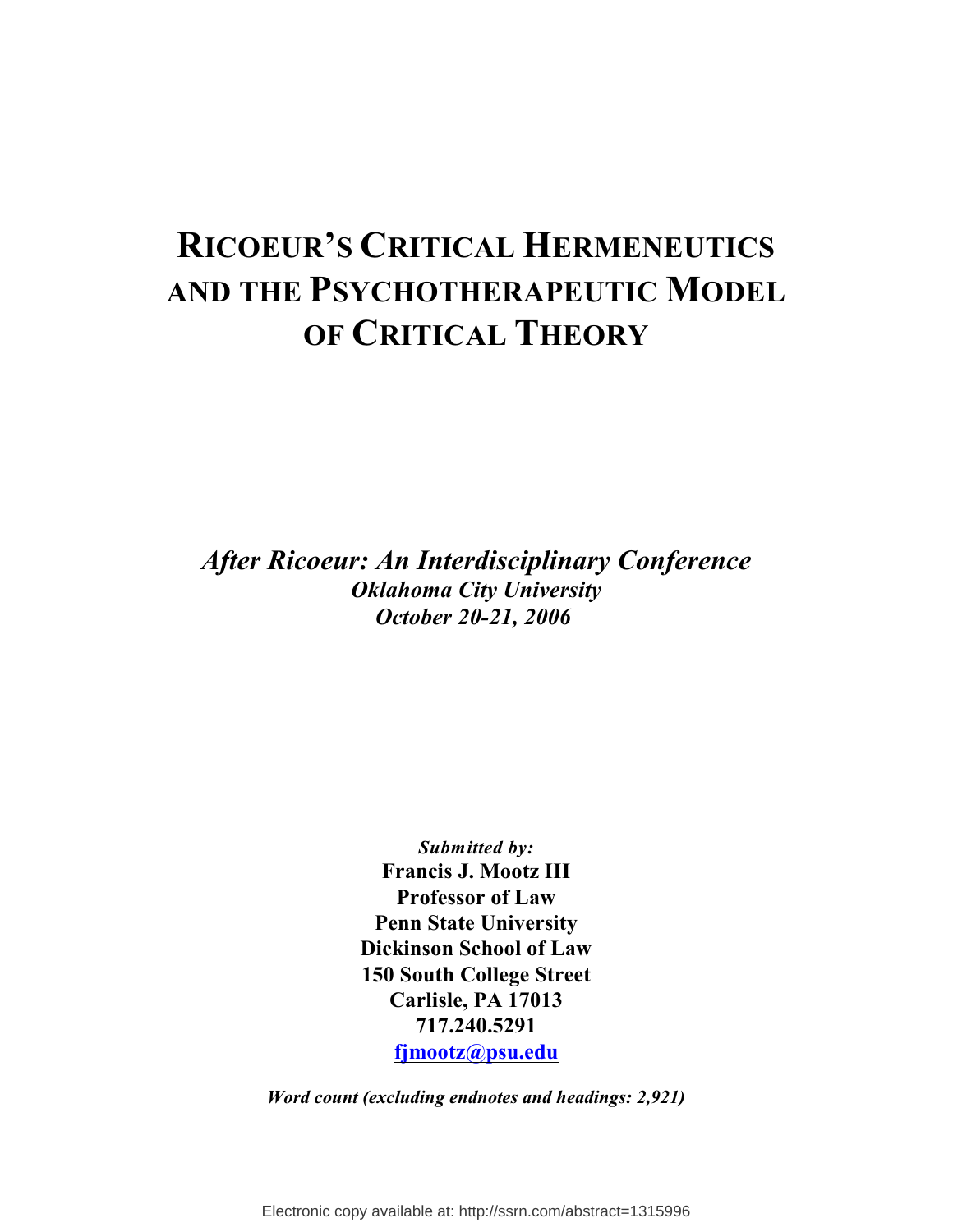#### **ABSTRACT**

This paper seeks to extend Ricoeur's acclaimed mediation of the Gadamer-Habermas debate. Freud's psychoanalytic practice was an important touchstone for the debate, and Ricoeur's reading of Freud provides a key to his critical intervention in the debate. The emerging postmodern account of psychotherapeutic practice provides a model of the critical hermeneutics that Ricoeur championed. Bringing Ricoeur's insights to bear on this model, we can advance the questioning spurred by the Gadamer-Habermas debate without pretending to bring closure to the unending conversation of thinking.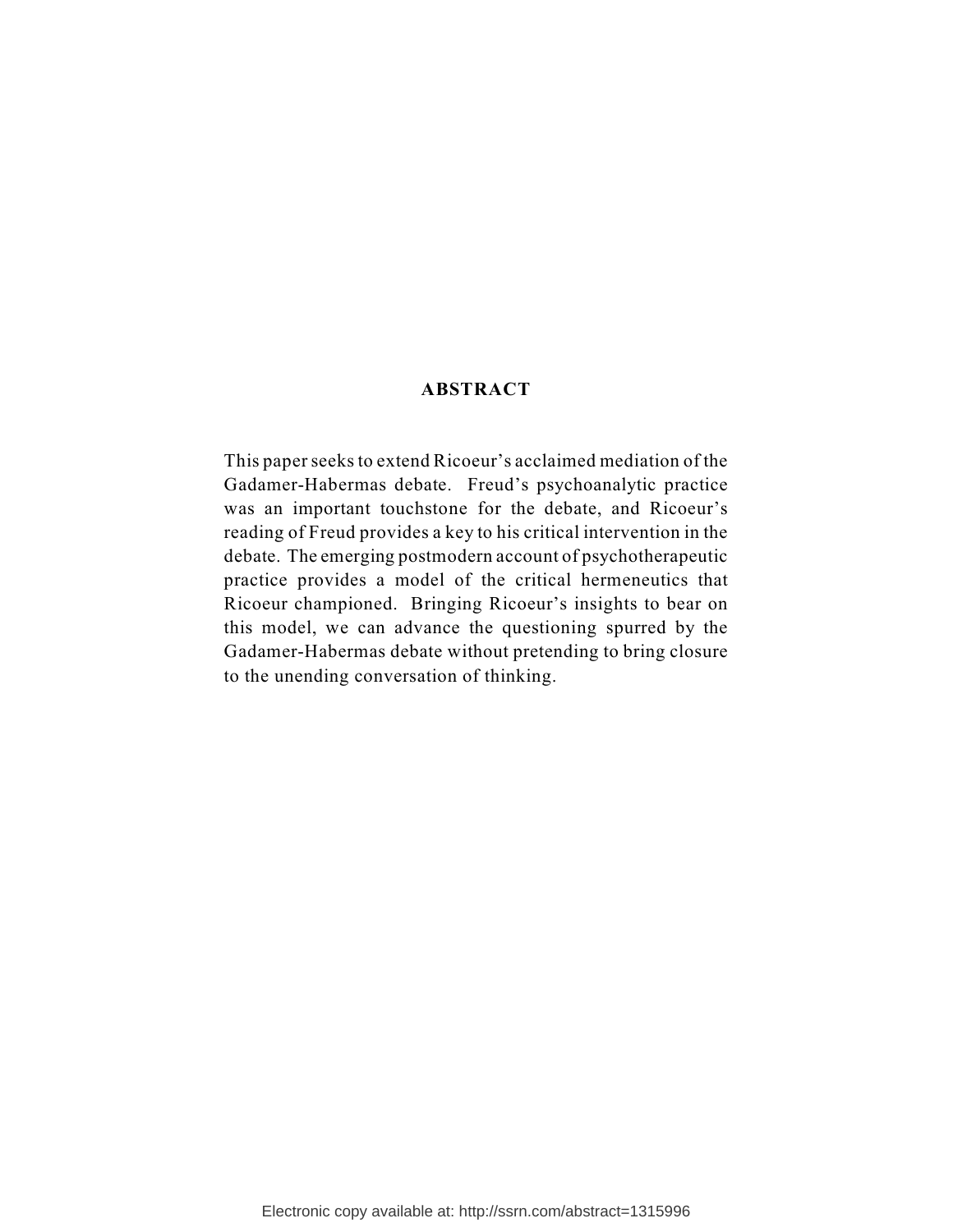#### **RICOEUR'S CRITICAL HERMENEUTICS AND THE PSYCHOTHERAPEUTIC MODEL OF CRITICAL THEORY**

#### **Francis J. Mootz III**

#### *Introduction*

One of Paul Ricoeur's enduring legacies is his sophisticated mediation of the famous debate between Hans-Georg Gadamer and Jürgen Habermas regarding the potential for, and scope of, social critique.<sup>1</sup> In this paper, I first recount the Gadamer-Habermas debate, focusing on their competing accounts of the theoretical significance of Freudian psychoanalysis.<sup>2</sup> Next, I sketch Ricoeur's mediation of the debate in concert with his distinctive reading of Freud. Finally, I extend his approach by looking to psychotherapeutic model of critique. I describe the broad contours of an emerging postmodern account of psychotherapeutic practice that serves as a model of the critical hermeneutics championed by Ricoeur.

#### *I. The Gadamer-Habermas Debate: Competing Interpretations of Psychoanalysis.*

In *Truth and Method*, Gadamer argued that our truthful relation to the world subtends, but is not exhausted by, scientific methodologism. Against the ascendancy of technicalempirical rationality premised on the Enlightenment fantasy of a monadic, prejudice-free subject decoding the world of objects, Gadamer advocated a "philosophical hermeneutics." Gadamer's analysis of the give-and-take of conversation provides the most vivid and succinct model of hermeneutical understanding. Beginning with the observation that "the more genuine a conversation is, the less its conduct lies within the will of either partner," he argued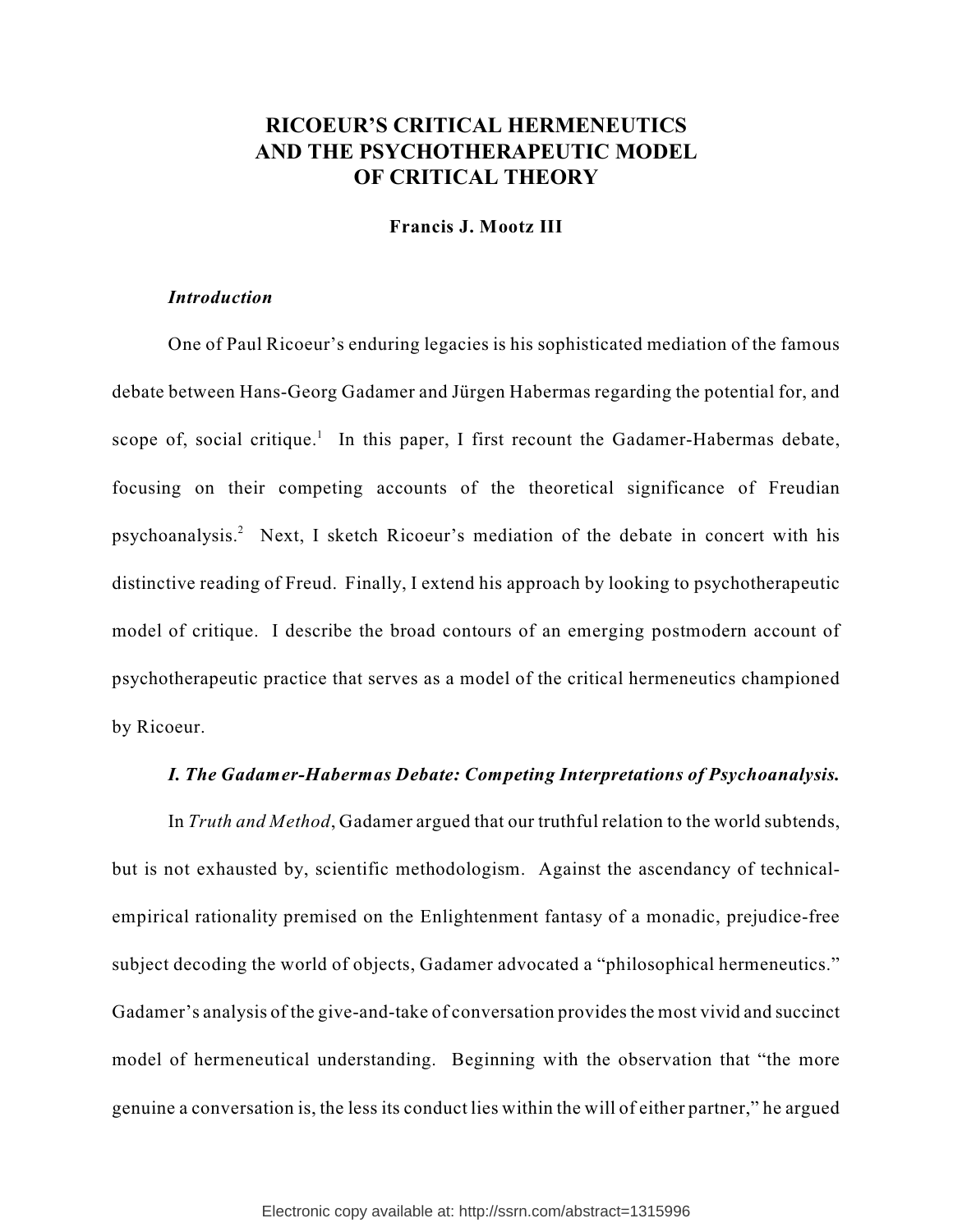that the understanding emerging from a conversation is "like an event that happens to us."<sup>3</sup> Gadamer is making an ontological claim, asserting that human understanding is founded on a decentering "fusion of horizons." This experience is placed in sharp relief when two conversationalists find the path of their dialogue taking on a life of its own, and is masked when a scientist radically demarcates the scope of inquiry and seeks understanding only through methodological testing.

In the late 1960s, Habermas defended the Enlightenment faith that reason is sufficiently powerful to outline the path of social progress against Gadamer's philosophical hermeneutics, notwithstanding Habermas's post-metaphysical acknowledgment that the Enlightenment conception of reason was mistakenly limited to empirical and logical modes of thinking. In *On the Logic of the Social Sciences*, he acknowledged Gadamer's powerful description of the fluidity of linguistic horizons that enable understanding through translation and accommodation to practical demands, but Habermas concluded that hermeneutic selfreflection devolves into irrationalism "when it posits hermeneutic experience as an absolute and fails to acknowledge the transcending force of reflection that is also at work in it."<sup>4</sup> Guided by Freudian psychoanalysis, he insisted that cultural tradition as developed in hermeneutical reflection must be subject to theoretical insight guided by rational reconstruction.<sup>5</sup>

Habermas refined this critique by developing a philosophical anthropology of knowledge-constitutive interests. In *Knowledge and Human Interests,* he agreed that two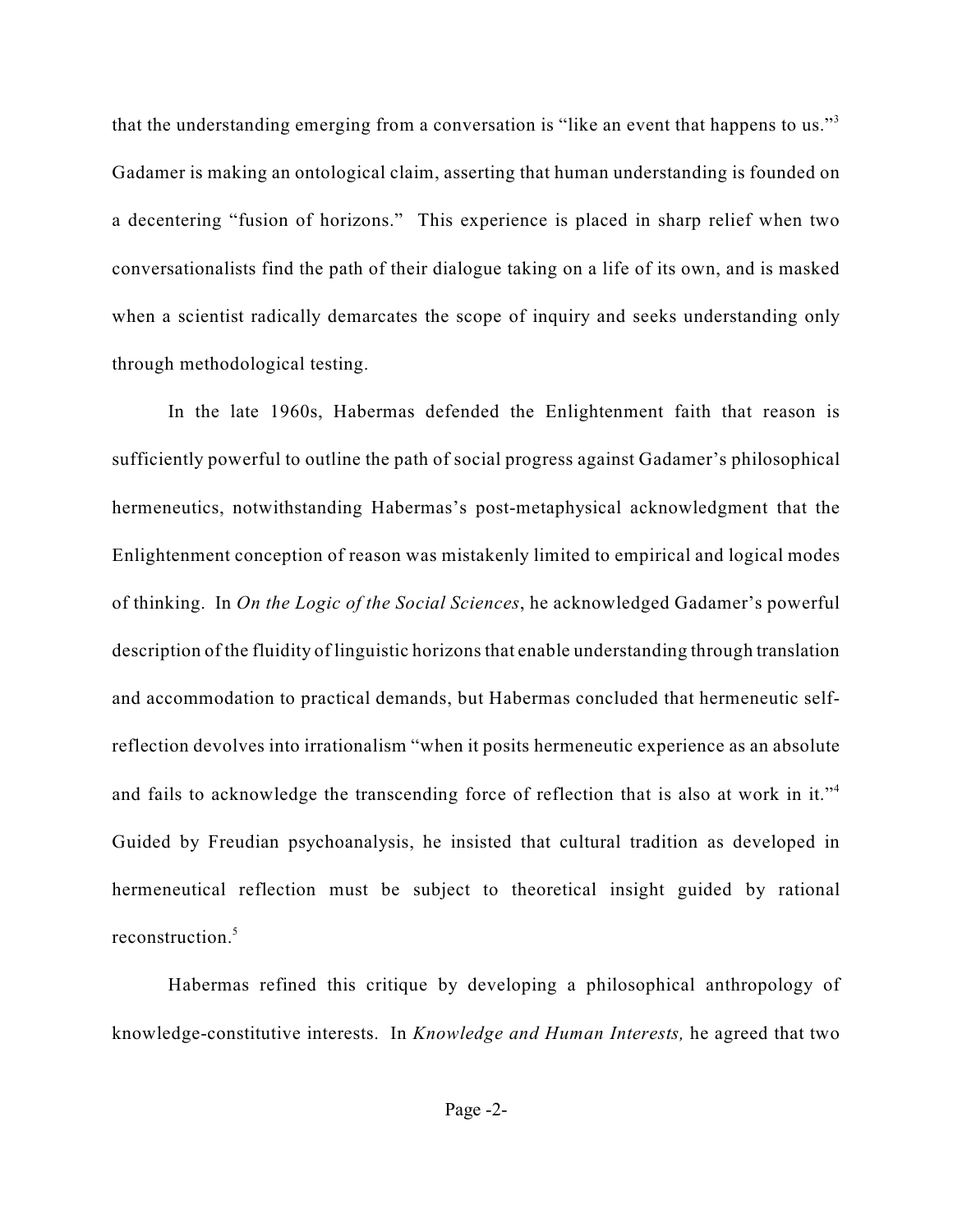distinct interests subtend technical-empirical inquiry and historical-hermeneutical inquiry. Rejecting Gadamer's attempt to embed the former within the latter, he argued that the very recognition that human interest subtends empirical and hermeneutical knowledge reveals that reason is subject to a third interest: the interest in reason itself.<sup>6</sup> Distinguished from the technical manipulation of the natural world and the effort to reach a shared understanding with others, self-reflection arises from an independent yet co-primordial human interest in emancipatory reflection. Freud's psychoanalytic theory represents a decisive moment in our intellectual tradition precisely because it directly takes into account this "new dimension" of knowledge.<sup>7</sup>

Habermas properly rejected Freud's scientistic self-understanding, but he offered Freud's psychoanalytic practice as a compelling model for social critique.<sup>8</sup> The practicing analyst is not just attempting to interpret ambiguous statements or actions, nor is she seeking a technical mastery of human physiology and neurology. Instead, the analyst guides the patient through a process of self-reflection that has an emancipatory effect by correcting internal disturbances below the level of every day hermeneutical understanding, disturbances that amount to a "defective organization of speech itself" and that result in "systematically distorted communication."<sup>9</sup>

The critical social theorist plays a similar role in her efforts to promote the autonomy of a community by guiding it to self-understanding. The social critic must, no less than an analyst, employ a different kind of persuasion and reasoning in therapeutic critique, since she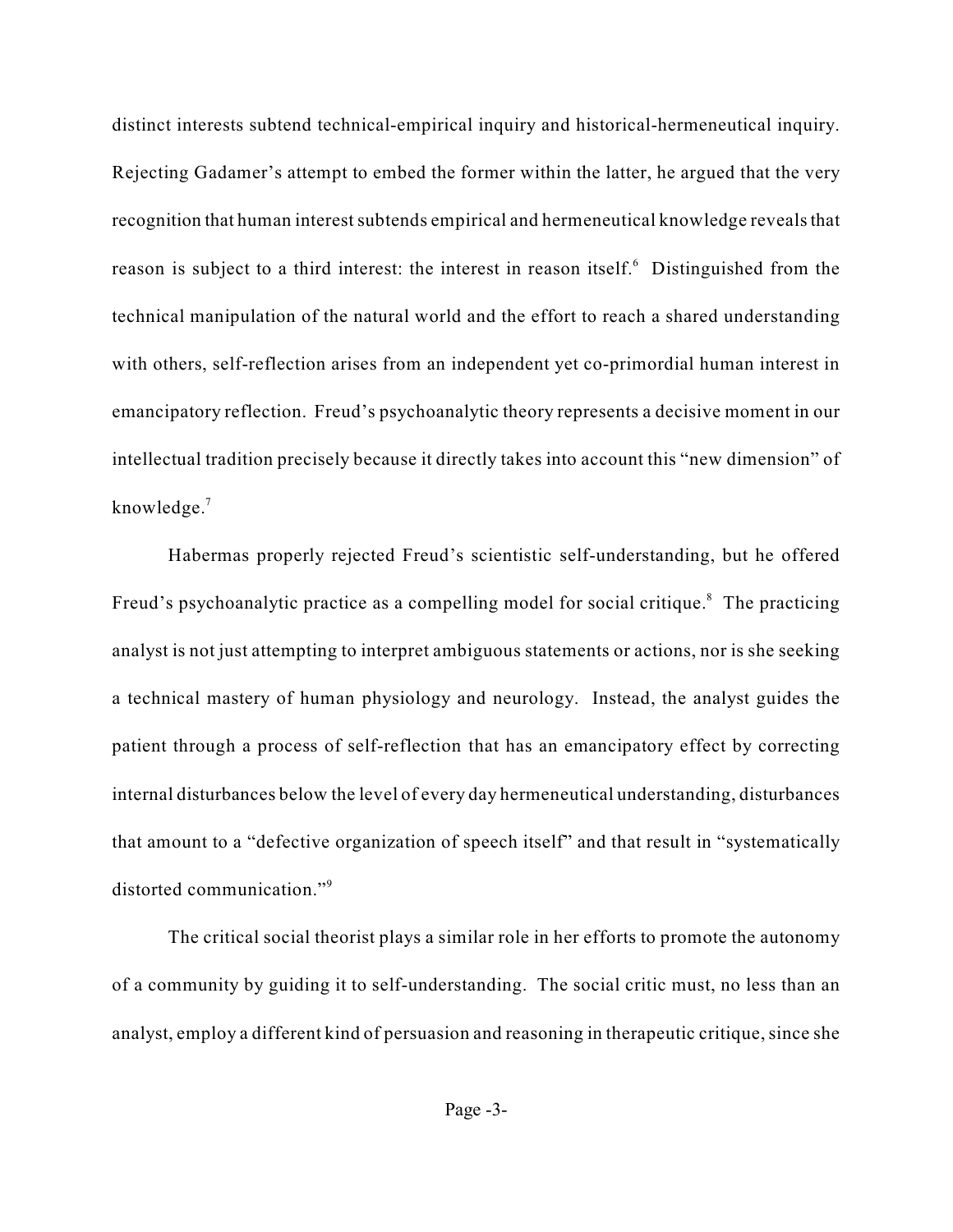is not seeking mutual understanding as she would in ordinary dialogue but rather is assisting the "patient" to reconstruct his mistaken self-understanding as part of a process of emancipation. In place of Freud's mistaken meta-psychological explanations, Habermas anchors his theory in language. Language is not just the medium of psychoanalytic dialogue, it is the source of critical standards that guide emancipatory self-reflection.<sup>10</sup>

Gadamer immediately and repeatedly challenged Habermas's quasi-transcendental grounding of critique, arguing that Habermas erred by attempting to articulate a traditionindependent standard of rationality, and also by underestimating the critical element within every hermeneutical appropriation. Habermas's psychoanalytic model of social criticism brings into sharp focus his misguided hopes for a critical inquiry that can transcend the critic's hermeneutical situation. Because the social critic is embedded in a traditionary horizon of understanding no less than any other person, Gadamer insisted that the task of unmasking a prejudice always takes place against the background of an entire network of "prejudices."<sup> $11$ </sup> Consequently, in "the realm of practical reason there is simply no analogy to the knowing analyst who guides the productive reflective processes of the analysand."<sup>12</sup> Gadamer pressed further by insisting that psychoanalysis itself always operates within, and is parasitic upon, the primordial and inescapable hermeneutical situation that girds understanding. $^{13}$ 

Gadamer's reply to Habermas's review of *Truth and Method* contains his most pointed defense of the critical element in hermeneutical understanding while still criticizing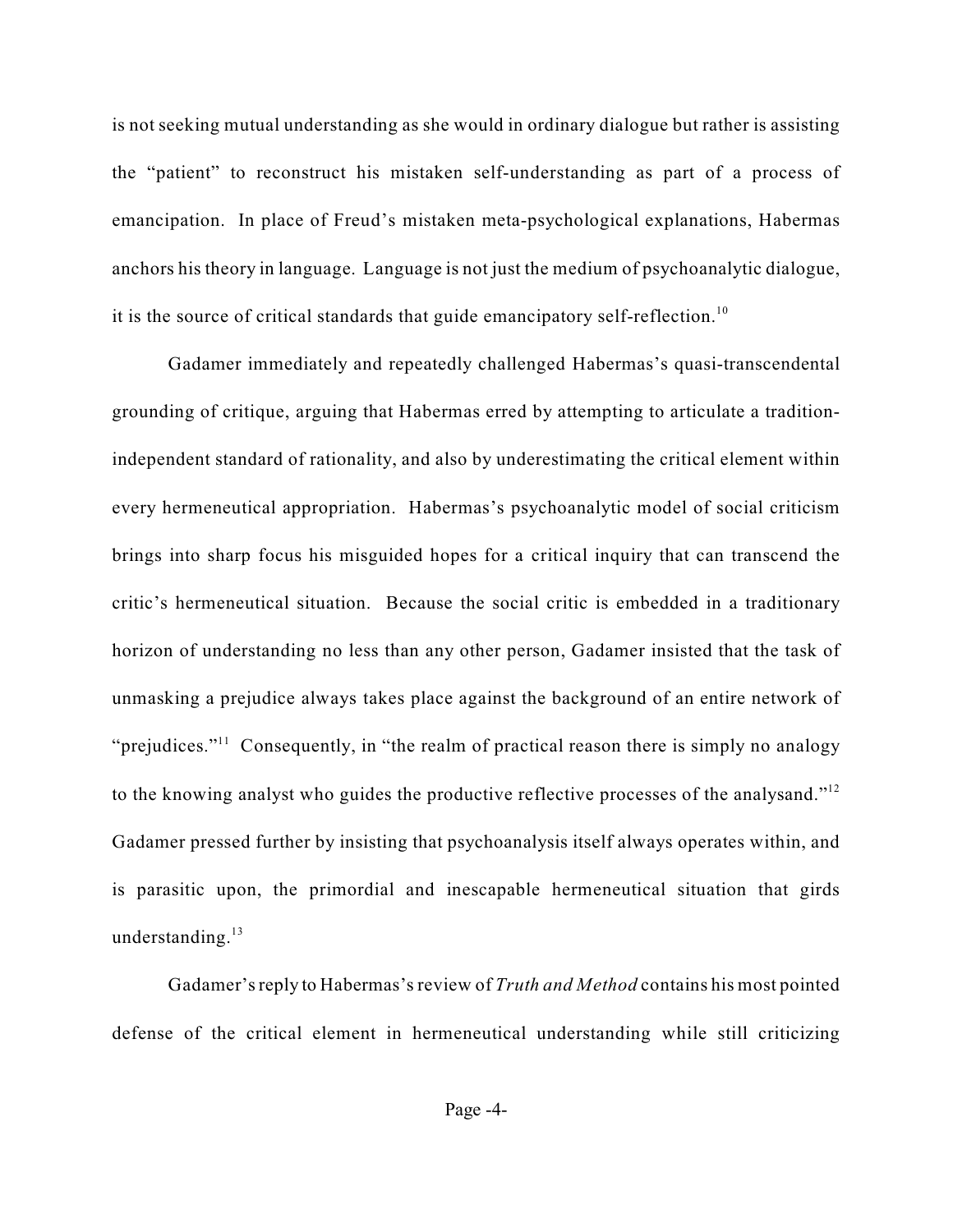Habermas's invocation of psychoanalysis as a model of an extra-traditionary measure of

validity:

Tradition itself is no proof of validity, at any rate not in instances where reflection demands proof. But that is the point: Where does reflection demand proof? Everywhere? The finiteness of human existence and the intrinsic particularity of reflection seem to me to make that impossible.

. . . . In light of such considerations . . . Habermas's analogy between psychoanalytical and sociological theory becomes problematic. For where is the latter to find its limit? Where in Habermas's scheme of things does the patient stop and the social partnership step in in its unprofessional right? . . . The inevitable consequence seems to be that the emancipatory consciousness cannot stop short of the dissolution of every obligation to restraint–and thus that its guiding light must be the vision of an anarchistic utopia. This, of course, seems to me a hermeneutically false consciousness.<sup>14</sup>

Gadamer did not argue against the claimed accomplishments of psychoanalytic practice any

more than he denied the powerful transformations wrought by natural science. He insisted only that Habermas erred by not recognizing that all methodological attitudes, even when directed toward emancipation from natural, cultural or psychological constraints, are subordinated to the hermeneutical dimension of all human understanding.

#### *II. Ricoeur's Critical Hermeneutics: Meditations on Freud.*

Ricoeur famously addressed the Gadamer-Habermas debate with the goal of dissolving false dichotomies without reducing the exchange to a superficial and univocal resolution.<sup>15</sup> Rejecting a stark choice between the humility of the hermeneutical consciousness of belonging and the defiance of the critical consciousness of distanciation, Ricoeur asks whether it is "possible to formulate a hermeneutics that would render justice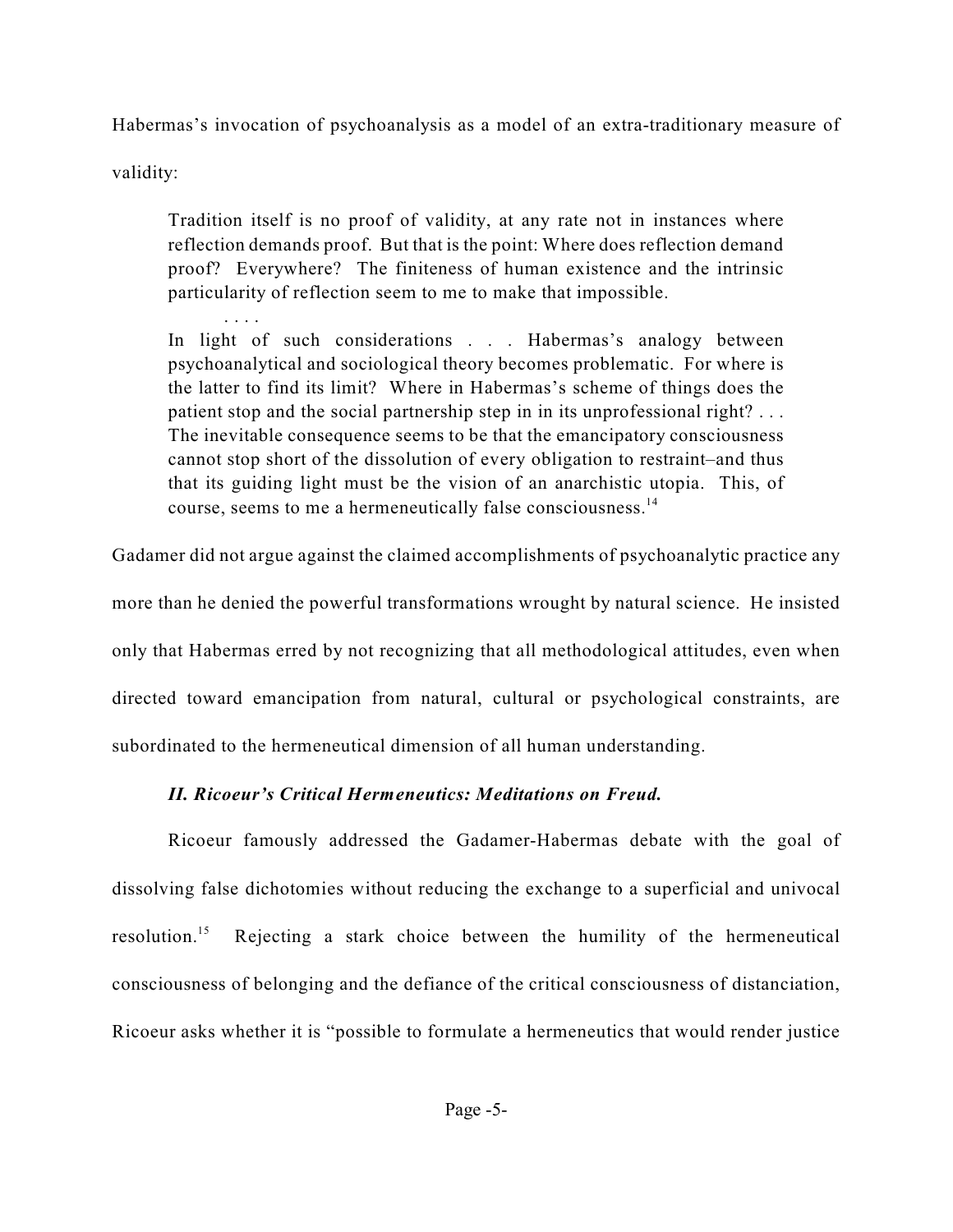to the critique of ideology, that would show the necessity of the latter at the very heart of its own concerns?"<sup>16</sup> He emphasizes that critical hermeneutics is not only possible, but necessary: "Hermeneutics without a project of liberation is blind, but a project of emancipation without historical experience is empty,"<sup>17</sup> and so the "moment these two interests become radically separate, hermeneutics and critique will themselves be no more than  $\ldots$  ideologies!"<sup>18</sup>

Ricoeur argues that Habermas's critical theory can succeed only "if it incorporates a certain regeneration of the past" in the form of a hermeneutical "reinterpretation of tradition."<sup>19</sup> The distortions of ideology, like the distortions of psychopathology, are disruptions in a society's communicative capacity to regenerate itself, and so a critique of distortions can never be divorced from practical communicative experience. In short, Ricoeur insists that "a depth hermeneutics is still a hermeneutics, even if it is called metahermeneutical,"<sup>20</sup> and cautions that an emancipatory critique can be nothing other than a "pious vow" if it is not engaged "in the reawakening of communicative action itself."<sup>21</sup> Habermas's own philosophical efforts prove Ricoeur's point, because Habermas's critical theory represents a particular reinterpretation of a long tradition of critical inquiry that is intended to meet the challenges posed by the emerging post-metaphysical, bureaucratic and technocratic global village. $22$ 

In similar fashion, Ricoeur argues that Gadamer's hermeneutical philosophy must expand attention to the critical moment encompassed in every interpretation. Although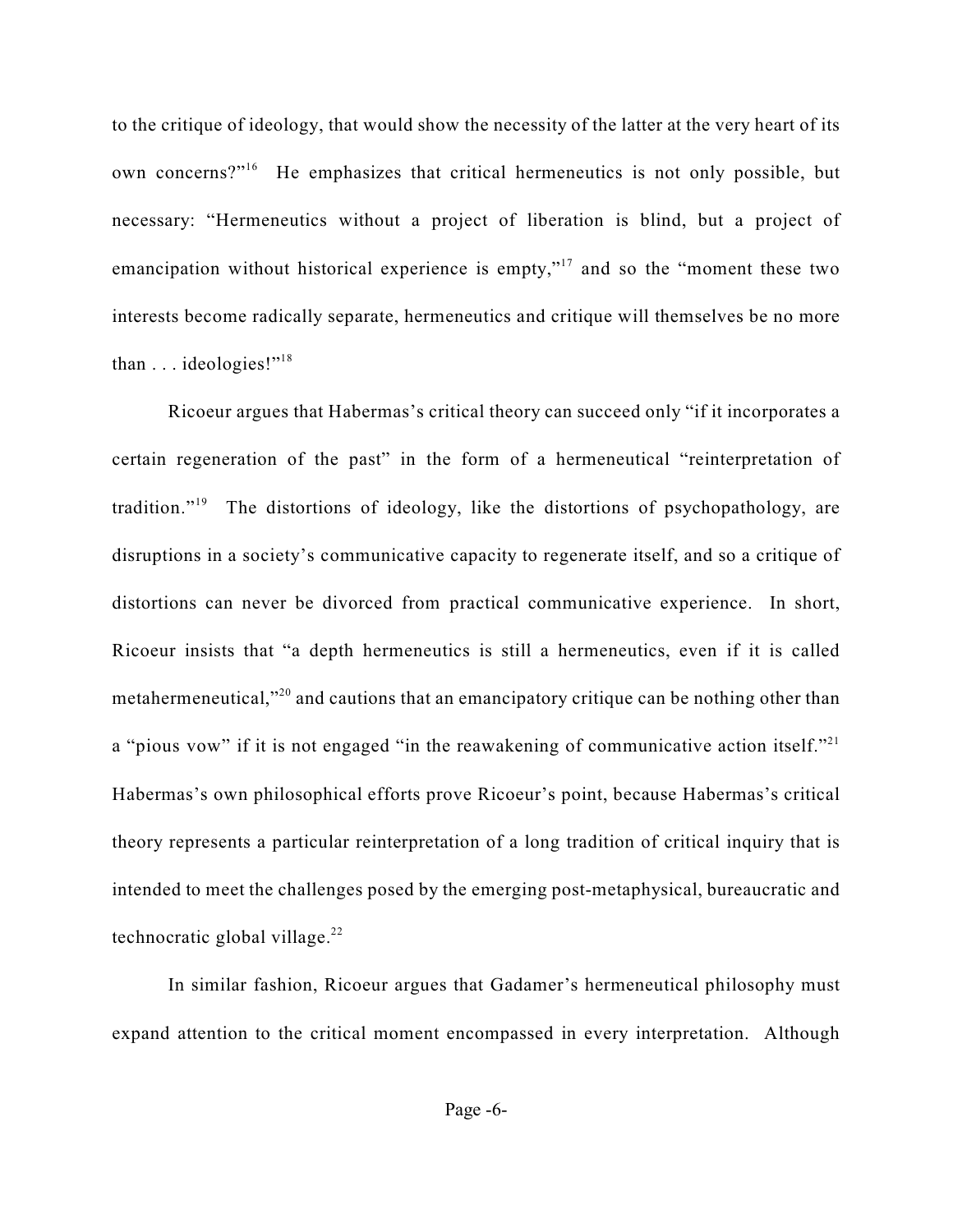Gadamer acknowledges the critical element of interpretation in his ontological characterization of interpretation as "play" and in his analysis of the productive effects of temporal distance, Ricoeur extends and deepens these insights. Gadamer famously describes the decentering experience of being brought up short in an interpretative encounter, but Ricoeur stresses the productive role of methodological critique when engaged in an extended exegesis of a work. "Distanciation from oneself demands that the appropriation of the proposed worlds offered by the text passes through the disappropriation of the self. The critique of *false consciousness* can thus become an integral part of hermeneutics, conferring upon the critique of ideology that metahermeneutical dimension that Habermas assigns to it."<sup>23</sup> Explanation and understanding are not distinct activities; rather, they interpenetrate the hermeneutic experience. The practice of approaching literature by combining a structural account of the work with an interpretive appropriation reveals that explanation is fused with understanding in ordinary interpretation, and is not just a feature of the emancipatory critique embodied in psychoanalysis. $24$ 

Ricoeur undoubtedly is closer to Gadamer's position,<sup>25</sup> but he provides a helpful corrective to Gadamer's focused critique of the excesses of methodologism. It pays to recall that *Truth and Method* was written slowly during the 1950s, was not published until 1960, and did not become locked in public debate with Habermas until 1970. Gadamer recognized that his book came 'too late' in some respects, but in the Foreword to the Second German Edition in 1965 he suggested that the admitted "one-sidedness of hermeneutic universalism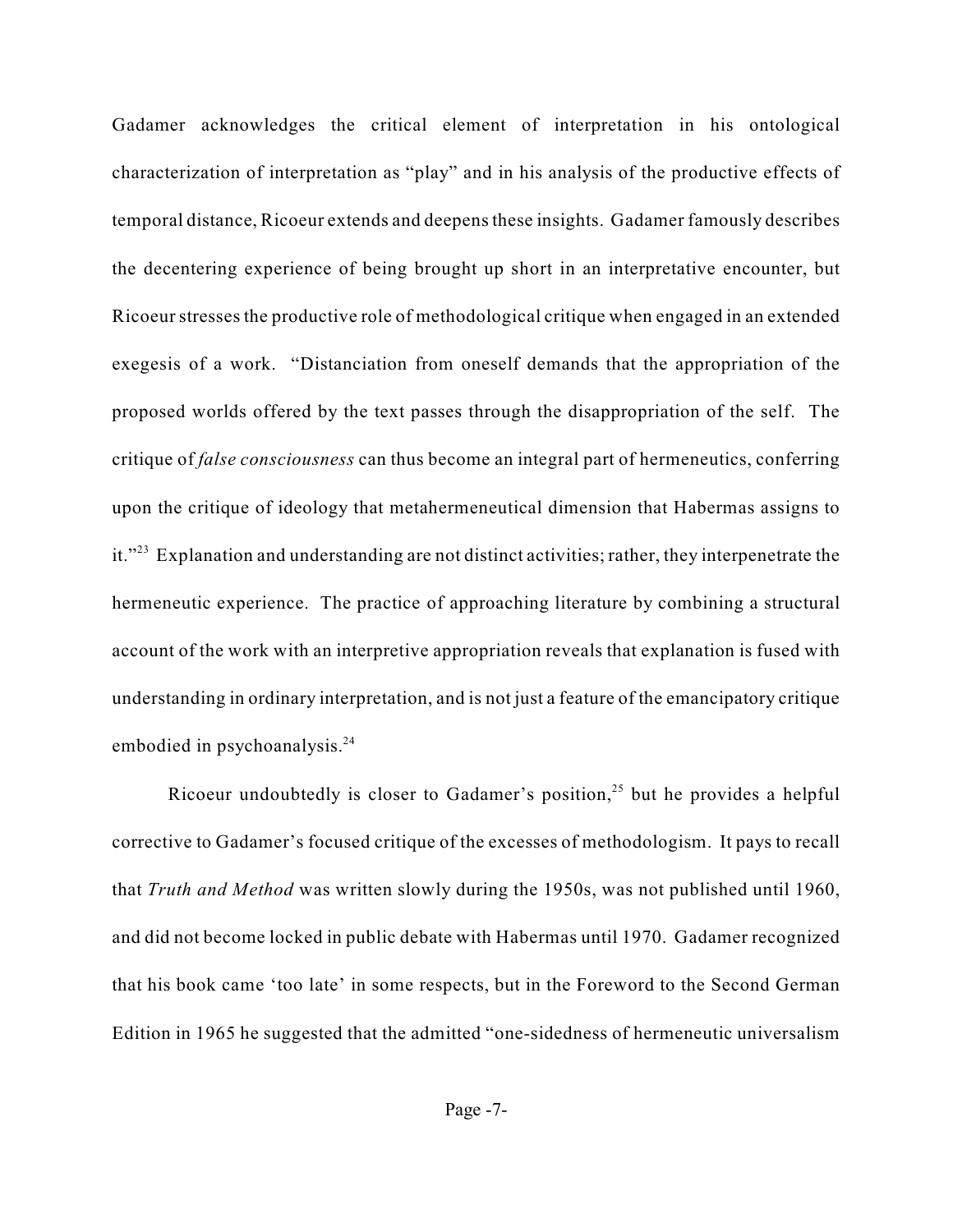has the truth of a corrective" even with respect to the emerging challenges issued by the critics of ideology.<sup>26</sup> Ricoeur exemplifies hermeneutic charity, taking up Gadamer's argument with the goal of extending it beyond Gadamer's polemic against methodologism and the later polemic against radical critique.<sup>27</sup> Ricoeur shows himself to be a sensitive reader intent on drawing the best out of his interlocutors while gaining perspective on their time-bound commitments to a certain line of inquiry. He engages in critical hermeneutics as much as he offers a theory of critical hermeneutics.

Because psychoanalytic theory was the touchstone of the debate, Ricoeur's intervention can be understood fully only by considering his reading of Freud. In *Freud and Philosophy*, he addressed the psychoanalytic challenge to religious faith with a detailed and nuanced exegesis that offered a deceptively simple theme: we must be suspicious of our beliefs, and yet we must believe. In some of his most frequently quoted passages, Ricoeur elegantly describes the "double possibility" that is the quandary of modernity: we must simultaneously be ready to interrogate idols but also to listen to symbols.<sup>28</sup> The questions guiding his exegesis of Freud are: "Is the showing-hiding of double-meaning always a dissimulation of what desire means, or can it sometimes be a manifestation, a revelation, of the sacred? And is this alternative itself real or illusory, provisional or definitive?" There can be no easy answers, but he champions "the faith of one who has engaged in hermeneutics, faith that has undergone criticism, postcritical faith."<sup>29</sup>

Faith can be fostered by critical hermeneutics only through an internal dynamic; faith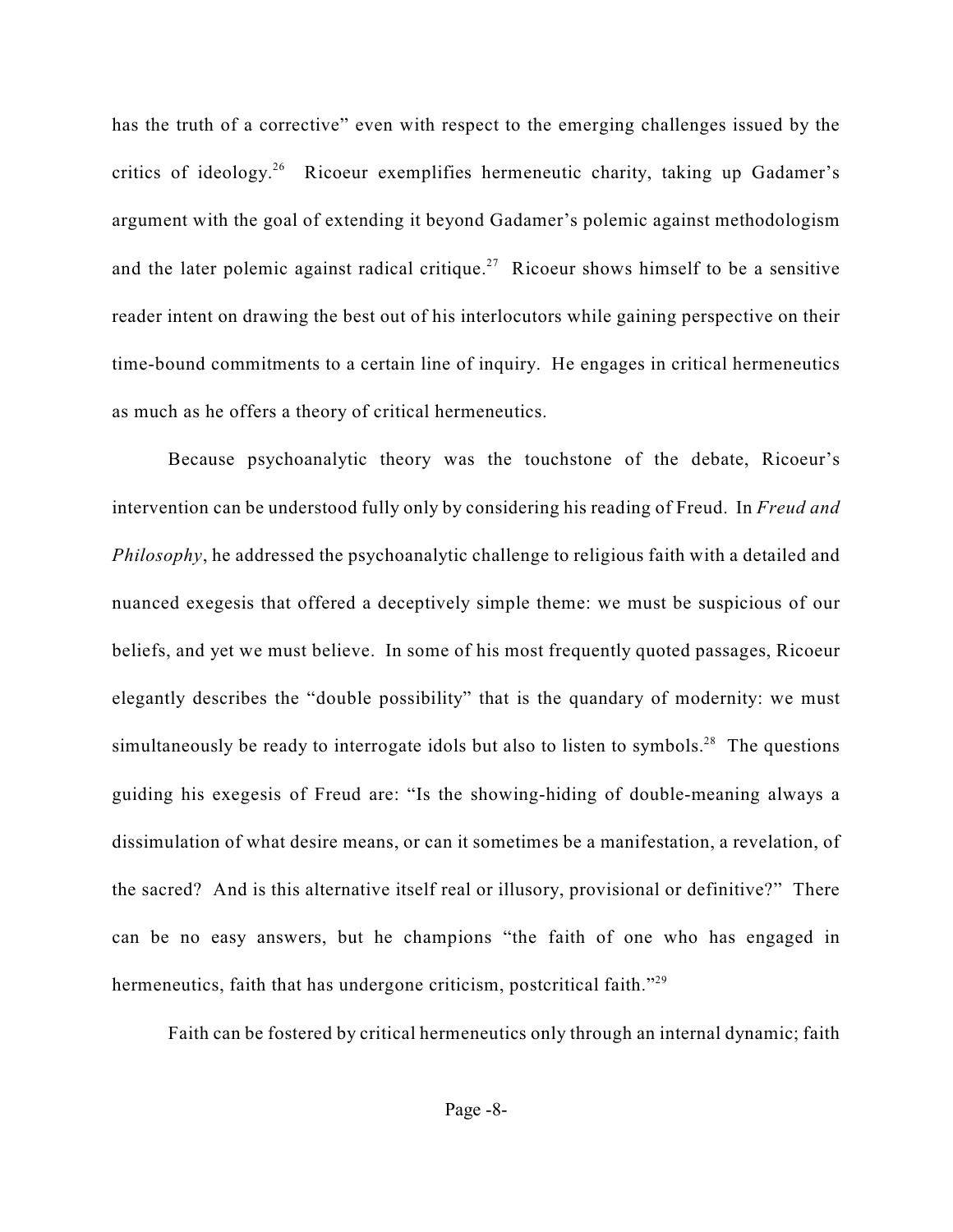can never be directed from outside one's faith. After an extensive exegesis of Freud with the goal of bringing together the archeological impulses of critique and the teleological impulses of one's faith issuing from a finite perspective, Ricoeur returns to Freud's analysis of the myth of the primal murder. Ricoeur emphasizes that Freud fails to explain the pivotal episode of the drama,

the forming of the covenant among the brothers whereby they agreed not to repeat among themselves the murder of the father. This covenant is highly significant, for it puts an end to a repetition of the act of parricide; by prohibiting fratricide, the covenant engenders a history. But Freud is much more preoccupied with the symbolic repetition of the murder in the totem meal than with the conciliation among the brothers, which makes possible the reconciliation with the father image henceforward engraved in the hearts of men. Why not link the destiny of faith with this fraternal conciliation, rather than with the perpetual repetition of the parricide?<sup>30</sup>

This is the role of critical hermeneutics: to listen to the masters of suspicion without becoming entangled in their myopic attention to one feature of the interpretive process.

#### *III. Critical Hermeneutics and Postmodern Psychotherapeutic Practice.*

The Gadamer-Habermas debate was distorted from the beginning because it was conducted in Freud's canonical shadow. Habermas attempted to sidestep Freud's metapsychology, while Gadamer rejected its relevance for social critique outright; both, however, remained in the grip of Freud's legacy. Since the debate, Freudian psychoanalysis has been the target of blistering criticism, and "independent studies have begun to converge toward a verdict . . . that there is literally nothing to be said, scientifically or therapeutically, to the advantage of the entire Freudian system or any of its component dogmas."<sup>31</sup> As the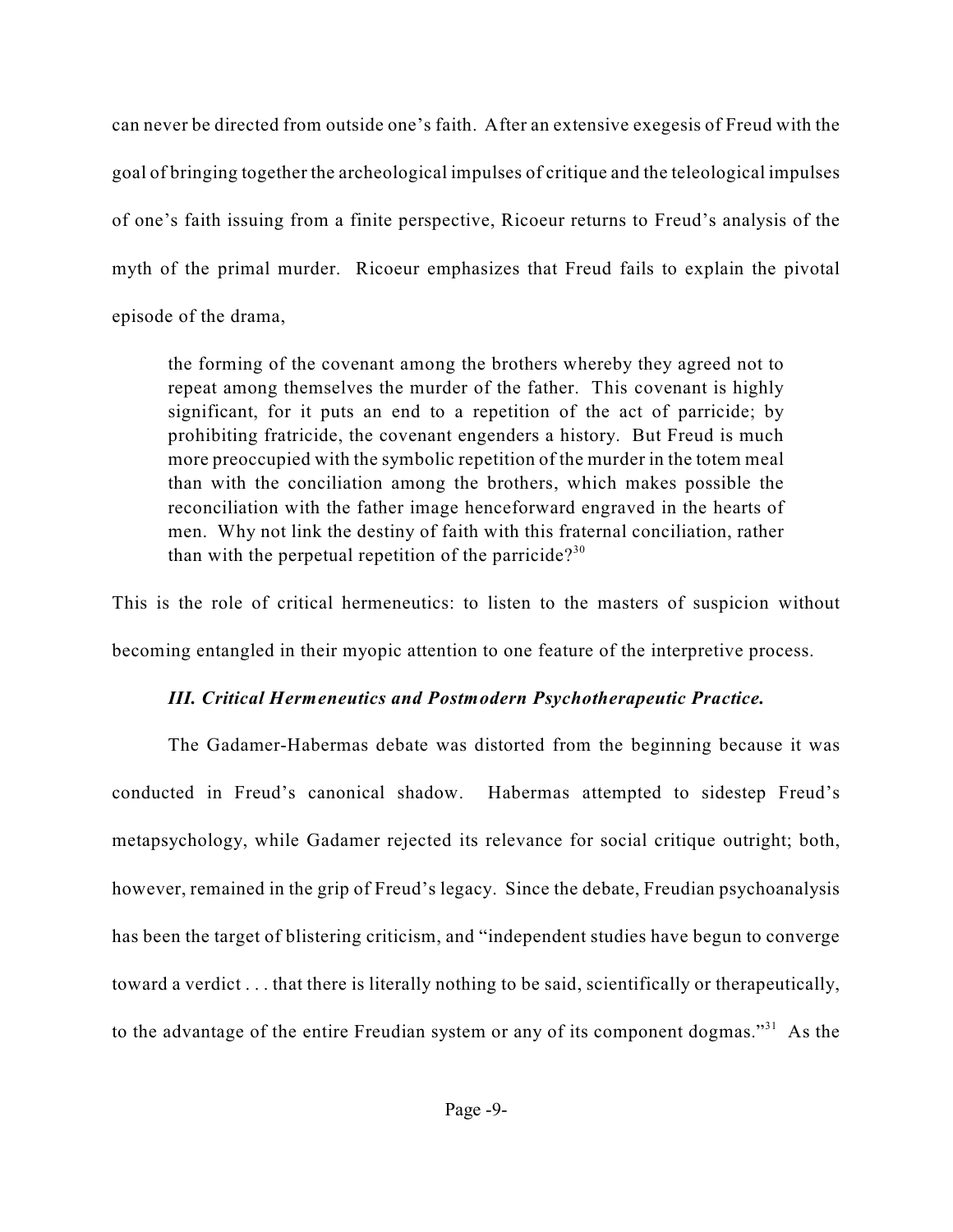Freudian theoretical corpus crumbles, it is illuminating to return to Ricoeur's distinctive reading of Freud and to extend his mediation of the Gadamer-Habermas debate by connecting his critical hermeneutics to subsequent developments in psychotherapeutic practice.

An emerging "postmodern" account of psychotherapeutic practice returns to the primacy of Freud's "talking cure" by reconceptualizing psychotherapy as hermeneutics, rhetoric and narrative.<sup>32</sup> Postmodern psychotherapists engage clients in a dialogue for the purpose of augmenting the client's capacity for successful interaction; therapeutic dialogue is not a tool or method, it *is* the therapy. Therapy is not empowering because the "expert" analyst decodes the client's situation according to a theoretical template. Instead, therapy is an actively shared participation in revising the client's lived social narratives, beginning with the hermeneutical activity of discernment and extending through the rhetorical activity of elaborating the client's situation. Postmodern psychotherapy exemplifies critical hermeneutics because it is a process of broadening the client's lived narratives rather than simply a site for communicating expert knowledge to the client. The therapist can't persuade the client to revise a life-narrative at will, because there simply is no "self" standing outside the narrative to do the editing. Consequently, psychotherapy is a process of broadening the client's successful participation in socially structured narratives that are beyond the client's direction,  $33$  principally by disrupting the mistaken sense of necessity by collaboratively revising the narratives of the session.<sup>34</sup> Ken Gergen has emphasized that the goal of revising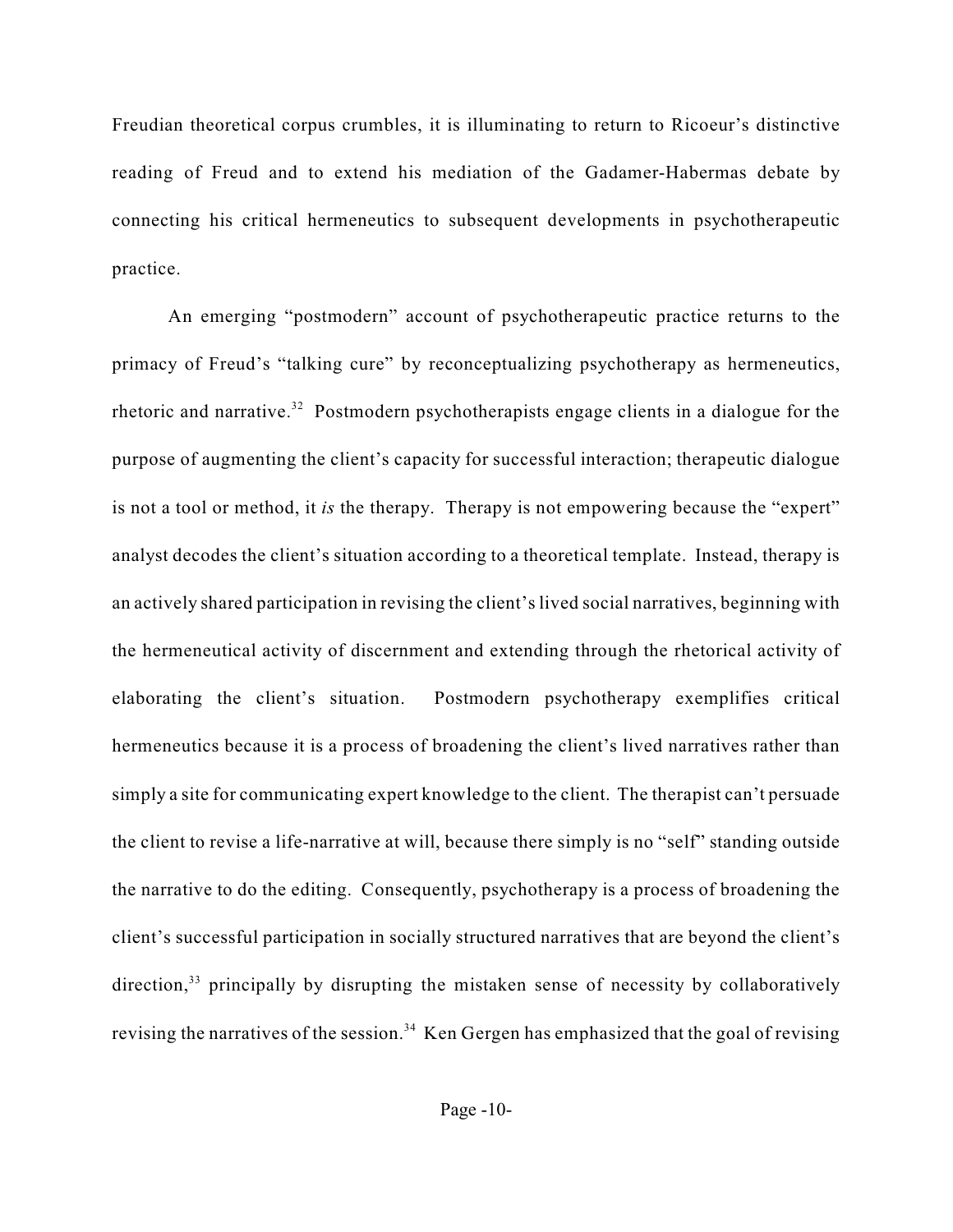client narratives is not to approximate an ideal narrative; rather, the goal is to permit the client to experience the malleability of narrative reality so as to enable the client "to participate in the continuous process of creating and transforming meaning."<sup>35</sup>

Harlene Anderson's "philosophical stance" of "not-knowing" exemplifies this perspective by focusing on the need for a genuine conversation, in which the therapist accepts her role as a co-expert who facilitates a collaborative dialogue rather than an expert who provides an answer.<sup>36</sup> Anderson's stance of "not-knowing" is not quiesence in the face of ideology; rather, the therapist to exercises expertise by "suspending" her urge to diagnose, by *not* "establishing understanding, explanation, and interpretations based on prior experiences, formed truths, and knowledge."<sup> $37$ </sup> In short, the therapist is an expert only in the *process* of facilitating dialogic and reflective conversation, rather than in the *content* of her client's narrative.

The postmodern approach to psychotherapeutic dialogue acknowledges that critique is hermeneutical, but it also recognizes the validity and necessity of a structured dialogic inquiry that draws upon methodologies and empirically-based studies.<sup>38</sup> In this way, postmodern psychotherapy converges with Ricoeur's description of critical hermeneutics and his critique of Freudian psychoanalysis. Ricoeur responds to Habermas's hubris and Gadamer's conservative insistence on the limits of finitude by embracing the critical potential within a dialogue that does not purport to differentiate between symbols and idols in advance. Within the therapeutic context, critical hermeneutics is an effort to disrupt rigid narrative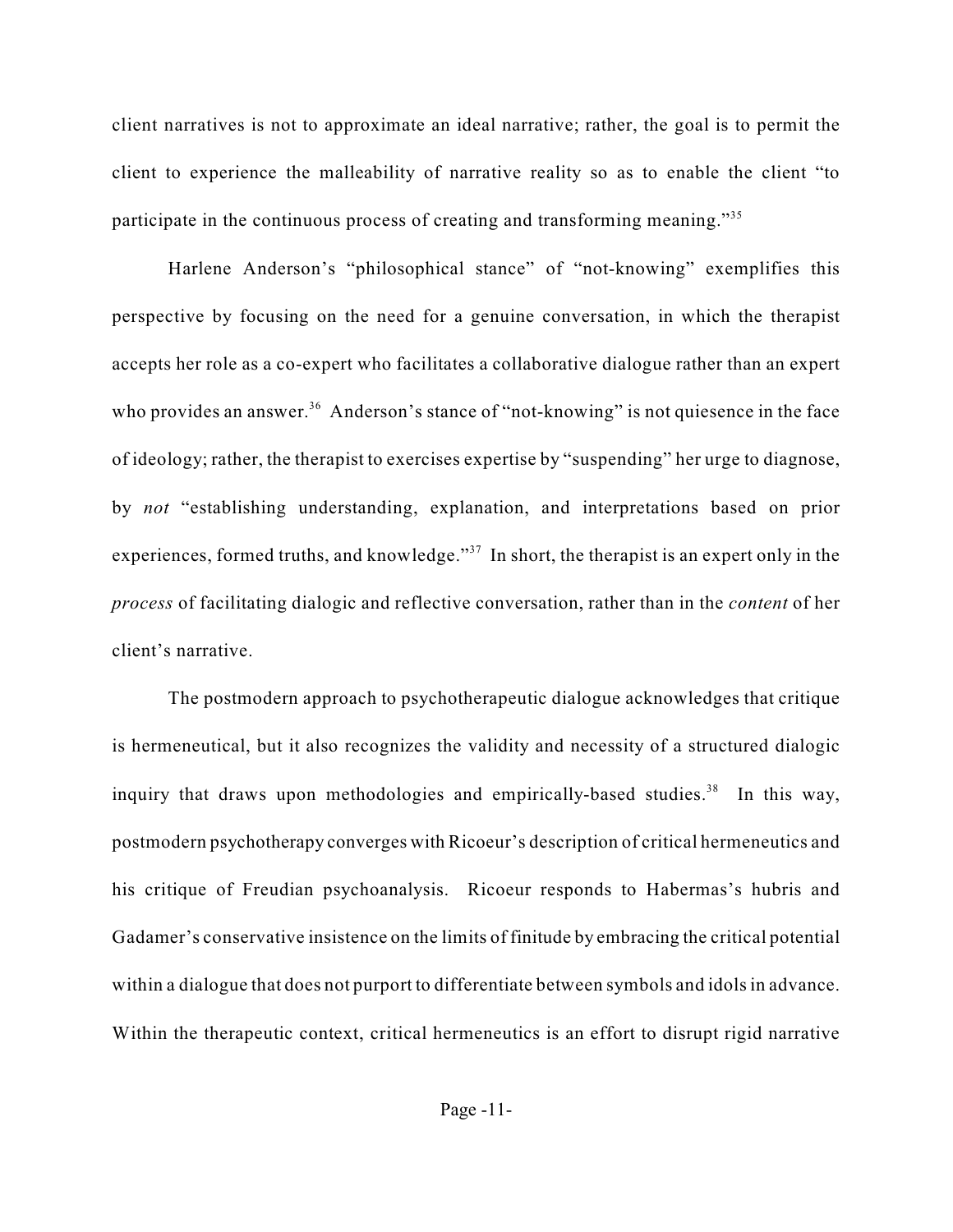constructions that have become problematic for the client, and also an effort to discover the unhelpful extension of certain localized realities (e.g., anger) to more generalized ways of being (e.g., depression). A critical hermeneutics founded on this practice begins by recognizing that the critic has access only to ordinary hermeneutical and rhetorical competencies, but also recognizes that she may engage these competencies in a disciplined manner guided by the posture of not-knowing. Empirical quantification, sociological description, ethnographic study, historical understanding and economic assessment all play a role in the critic's project, even if such methods and techniques are helpful only to the extent that they broaden discourse by revealing the unproductive prejudices of idols or the resources of symbols. Insistence on the superiority of one methodology would betray a rigidity of theoretical understanding that runs counter to the pluralism of critical engagement embodied in the position of not-knowing. Dogmatism substitutes a theoretical idol for the living symbol, dialectical demonstration for hermeneutical-rhetorical engagement, and abstraction for engagement.

#### *Conclusion*

There are myriad paths of productive thinking "after Ricoeur;" undoubtedly, some are not yet apparent to us. One promising avenue is the rejuvenation and extension of Ricoeur's critique of Freud and his related intervention in the Gadamer-Habermas debate. The philosophical stance of "not-knowing," as deployed in a disciplined effort to facilitate a therapeutic conversation, is a theoretically-informed practical engagement that provides a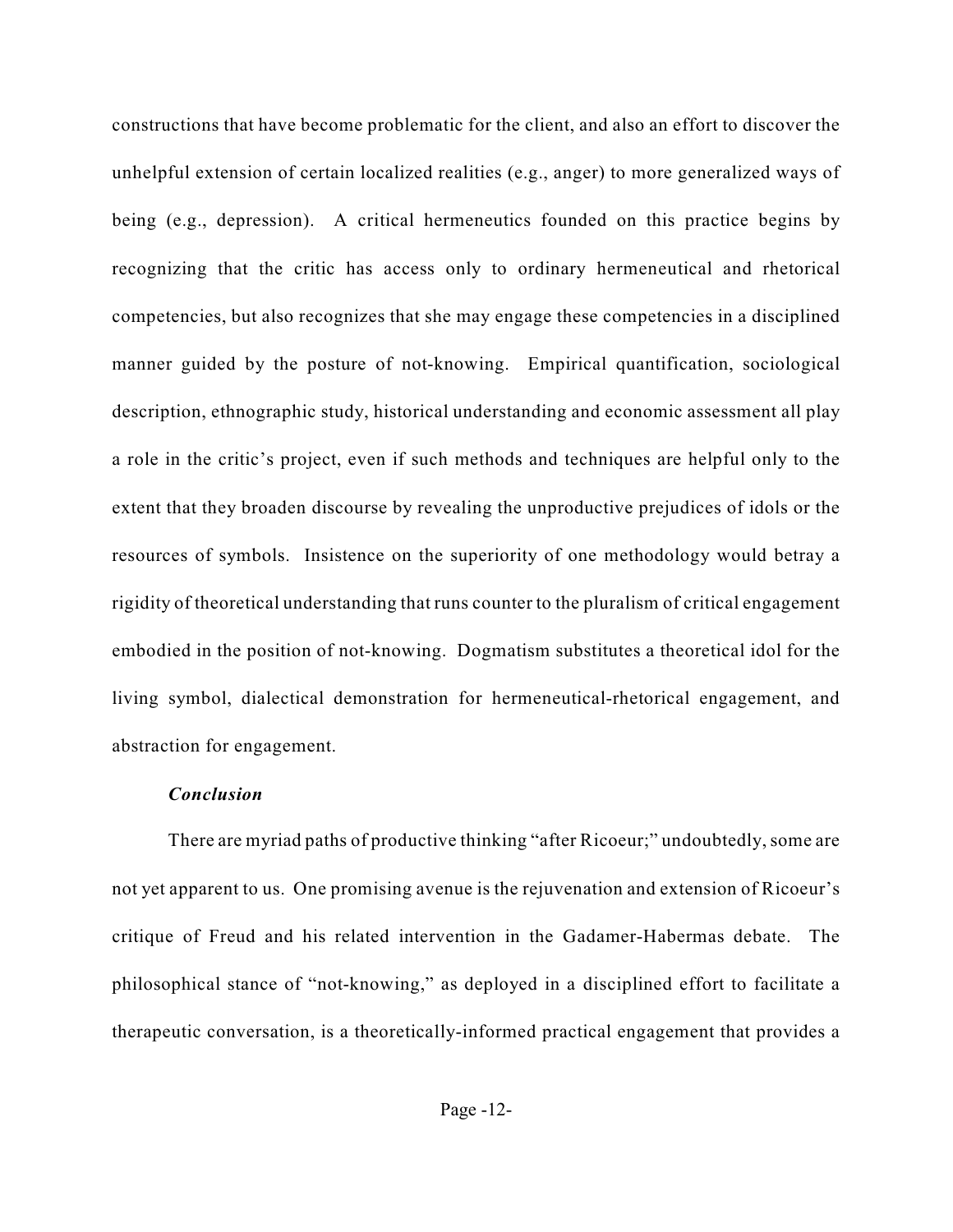model of social critique. Bringing Ricoeur's insights to bear on this model, we can advance the questioning spurred by the Gadamer-Habermas debate without pretending to bring closure to the unending conversation of thinking.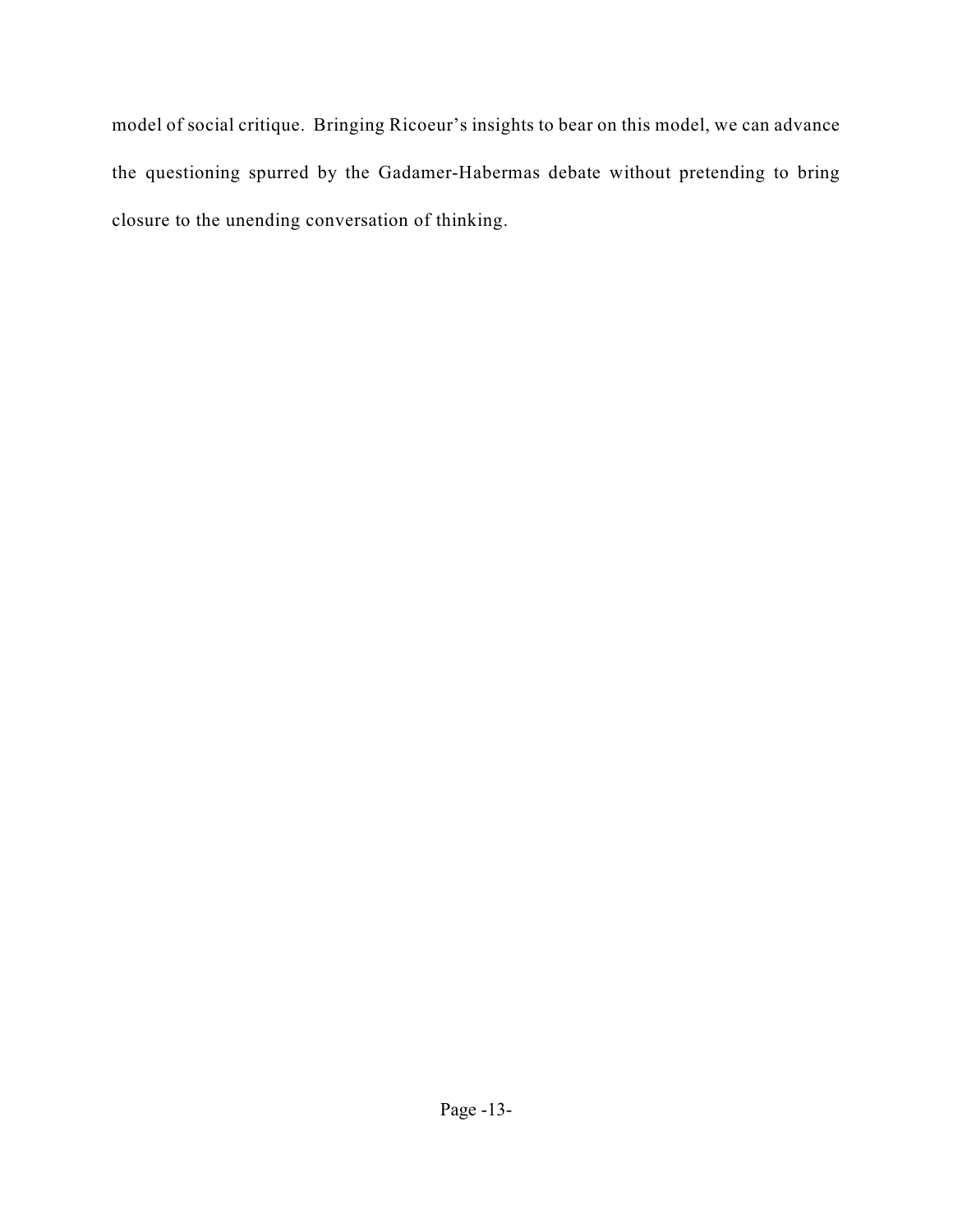#### **Endnotes**

**1.** As a law professor, I am interested in exploring these themes within the venues of legal practice and legal theory. I note this particular interest by way of explanation rather than apology. I agree with Gadamer's assessment that legal practice has "exemplary significance" for hermeneutical philosophy, see Hans-Georg Gadamer, Truth and Method (Joel Weinsheimer & Donald Marshall rev. trans.) (Crossroad: New York, 2<sup>nd</sup> rev. ed. 1989), 324-341 ("The exemplary significance of legal hermeneutics"), even while recognizing that the self-understanding of lawyers can be improved by attending to hermeneutical philosophy. I plan to articulate a critical legal theory modeled on postmodern psychotherapy as an example of what Ricoeur termed a "critical hermeneutics," in which understanding and explanation are incommiscibly fused, which is to say that they are joined as a tensive unity. This paper is a propaedeutic for that book project.

**2.** The "debate" unfolded in a series of publications by Gadamer and Habermas, but it obviously has an effective-history that extends beyond the debate proper, comprised of extensive scholarly commentary in a variety of disciplines. The core texts that comprise the exchange between Gadamer and Habermas are: Gadamer, Truth and Method; Hans-Georg Gadamer, "The Universality of the Hermeneutic Problem," in Philosophical Hermeneutics (David E. Linge trans. and ed.) (University of California Press: Berkeley, 1970); Jürgen Habermas, On the Logic of the Social Sciences (Shierry Weber Nicholsen and Jerry A. Stark trans.) (The MIT Press: Cambridge, MA., 1988), 143-86; Hans-Georg Gadamer, "On the Scope and Function of Hermeneutical Reflection," Continuum 8: 77-95 (G.B. Hess and R.E. Palmer trans., 1970); Jürgen Habermas, Knowledge and Human Interests (Jeremy J. Shapiro trans.) (Beacon Press: Boston, 1971); Jürgen Habermas, "The Hermeneutic Claim to Universality," in Josef Bleicher, Contemporary Hermeneutics: Hermeneutics as Method, Philosophy and Critique (Josef Bleicher trans.) (Routledge & Kegan Paul: London, 1980) 181- 211.

**3.** Gadamer, Truth and Method, at 383.

**4.** Habermas, On the Logic of the Social Sciences, at 172.

**5.** Id. at 180-87.

**6.** Habermas writes: "We can say that [reason] obeys an emancipatory cognitive interest, which aims at the pursuit of reflection," since "we can methodologically ascertain the knowledge-constitutive interests of the natural and social sciences only once we have entered the dimensions of self-reflection. *It is in accomplishing self-reflection that reason grasps itself as interested*." Habermas, Knowledge and Human Interests, at 198, 212.

**7.** Id. at 215.

**8.** Habermas argued that Freud's clumsy theoretical explanations add nothing to Freud's explication of the techniques utilized in psychoanalytic dialogue. In fact, Freud's reductionist epistemological framework concealed his important insights:

> *The language of the theory is narrower than the language in which the technique was described*. . . . [W]hat does not appear among ego functions on the metapsychological level is the movement of reflection, which transforms one state into another–which transforms the pathological state of compulsion and selfdeception into the state of superseded conflict and reconciliation with excommunicated language. Strangely enough, the structural model denies the origins of its own categories in a process of enlightenment.

Id. at 245. Habermas argues that Freud, misled by the overpowering ideology of positivism, legitimated his psychoanalytic practice with biological/empirical terms that obscured the distinct cognitive interest served by radical selfreflection.

**9.** Habermas, "The Hermeneutic Claim to Universality," at 191.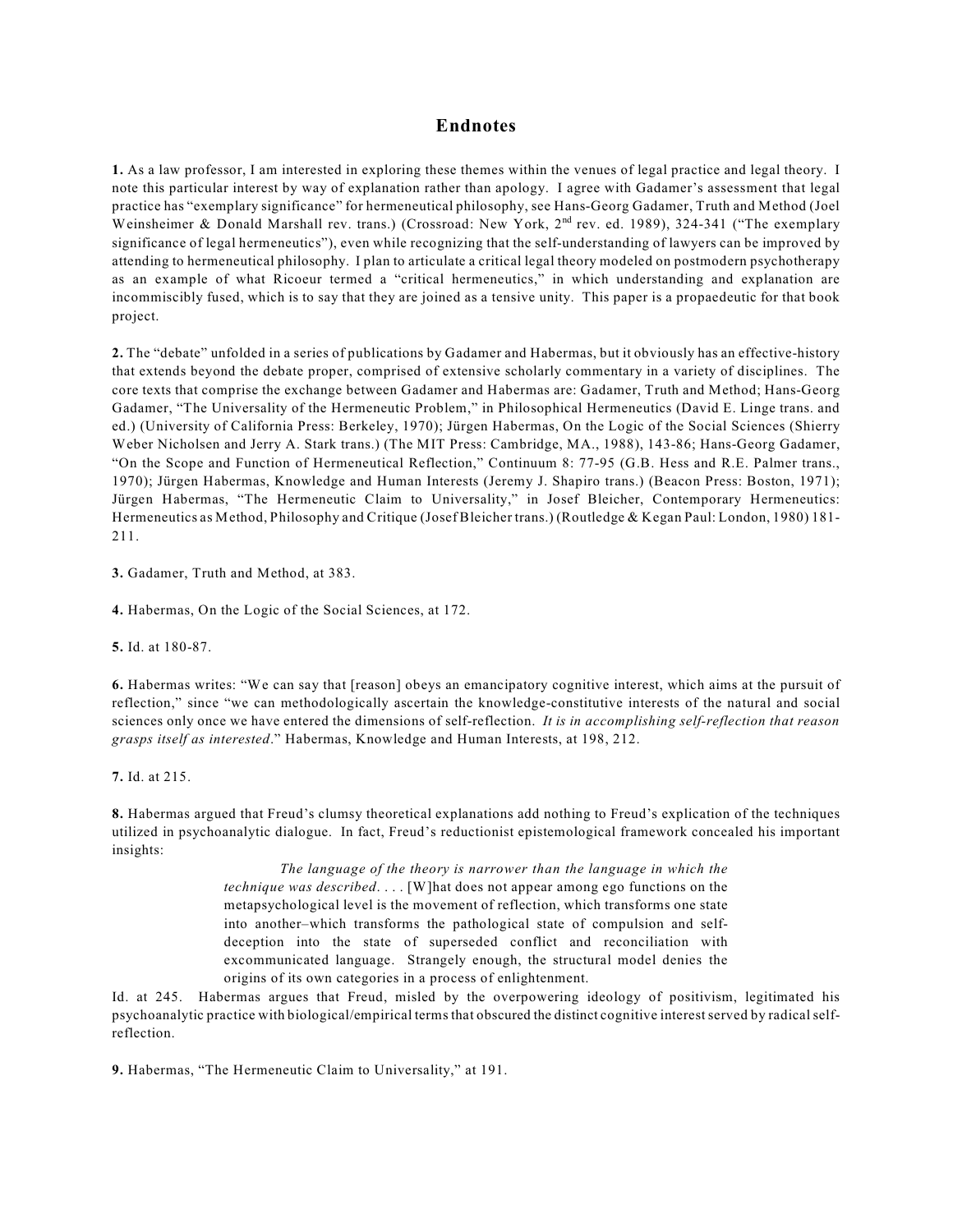**10.** Habermas, Knowledge and Human Interests, at 314:

It is no accident that the standards of self-reflection are exempted from the singular state of suspension in which those of all other cognitive processes require critical evaluation. They possess theoretical certainty. The human interest in autonomy and responsibility is not mere fancy, for it can be apprehended a priori. What raises us out of nature is the only thing whose nature we can know: language. Through its structure, autonomy and responsibility constitute the only Idea that we possess a priori in the sense of the philosophical tradition.

Habermas solves the problem of identifying a baseline against which a community norms may be judged by locating this touchstone in the very nature of communicative action.

**11.** Gadamer explains that he wishes to recapture a pre-Enlightenment sense of "prejudices" as our rooted opening to the world of experience. He explains:

> Heidegger worked out this primacy [of our orientation to the future for recalling the past] in his doctrine of the productivity of the hermeneutical circle. I have given the following formulation to this insight: It is not so much our judgments as it is our prejudices that constitute our being. This is a provocative formulation, for I am using it to restore to its rightful place a positive concept of prejudice that was driven out of our linguistic usage by the French and the English Enlightenment. It can be shown that the concept of prejudice did not originally have the meaning we have attached to it. Prejudices are not necessarily unjustified and erroneous, so that they inevitably distort the truth. In fact, the historicity of our existence entails that prejudices, in the literal sense of the word, constitute the initial directedness of our whole ability to experience. Prejudices are biases of our openness to the world. They are simply conditions whereby we experience something – whereby what we encounter says something to us.

Gadamer, The Universality of the Hermeneutic Problem," at 9.

**12.** Hans-Georg Gadamer, "Reflections on My Philosophical Journey (Richard E. Palmer, trans.), in The Philosophy of Hans-Georg Gadamer (Lewis Edwin Hahn ed.) (Open Court: Chicago, 1997), 3, 32.

**13.** The critique of ideology, Gadamer explained,

belongs itself, then, to the social process that it criticizes. That is the ineluctable pretension. This is ultimately no less true for psychoanalysis. However often technical-scientific skill may intervene in psychoanalytic therapy, there is always a moment of authentic practice present as well. Nothing is "made" here or produced by construction, not even the life story of the patient. The constructive hypotheses of the therapist have to be accepted by the personal reflection of the patient. This goes far beyond any technical procedure inasmuch as it puts the patient in his entire social and mental constitution to free, spontaneous work on his own healing.

Hans-Georg Gadamer, "What is Practice? The Conditions of Social Reason," in Reason in the Age of Science (Frederick G. Lawrence trans.) (MIT Press: Cambridge, Mass., 1981), 69, 79.

**14.** Hans-Georg Gadamer, "Rhetoric, Hermeneutics and the Critique of Ideology" (Jerry Dibble trans.), in The Hermeneutics Reader (Kurt Mueller-Vollmer ed.) (Continuum: New York, 1989), 286, 291.

**15.** Ricoeur emphasizes that he has "no plan of annexation, no syncretism" guiding his review of the debate, and he reassures us that his "aim is not to fuse the hermeneutics of tradition and the critique of ideology in a super-system that would encompass both." Paul Ricoeur, "Hermeneutics and the Critique of Ideology," (John B. Thompson trans.), in From Text to Action: Essays in Hermeneutics II (Northwestern U. Press: Evanston, 1991), 270-307, at 271, 294. Rather, his

> interrogation proceeds from this observation. Would it not be appropriate to shift the initial locus of the hermeneutical question, to reformulate the question in such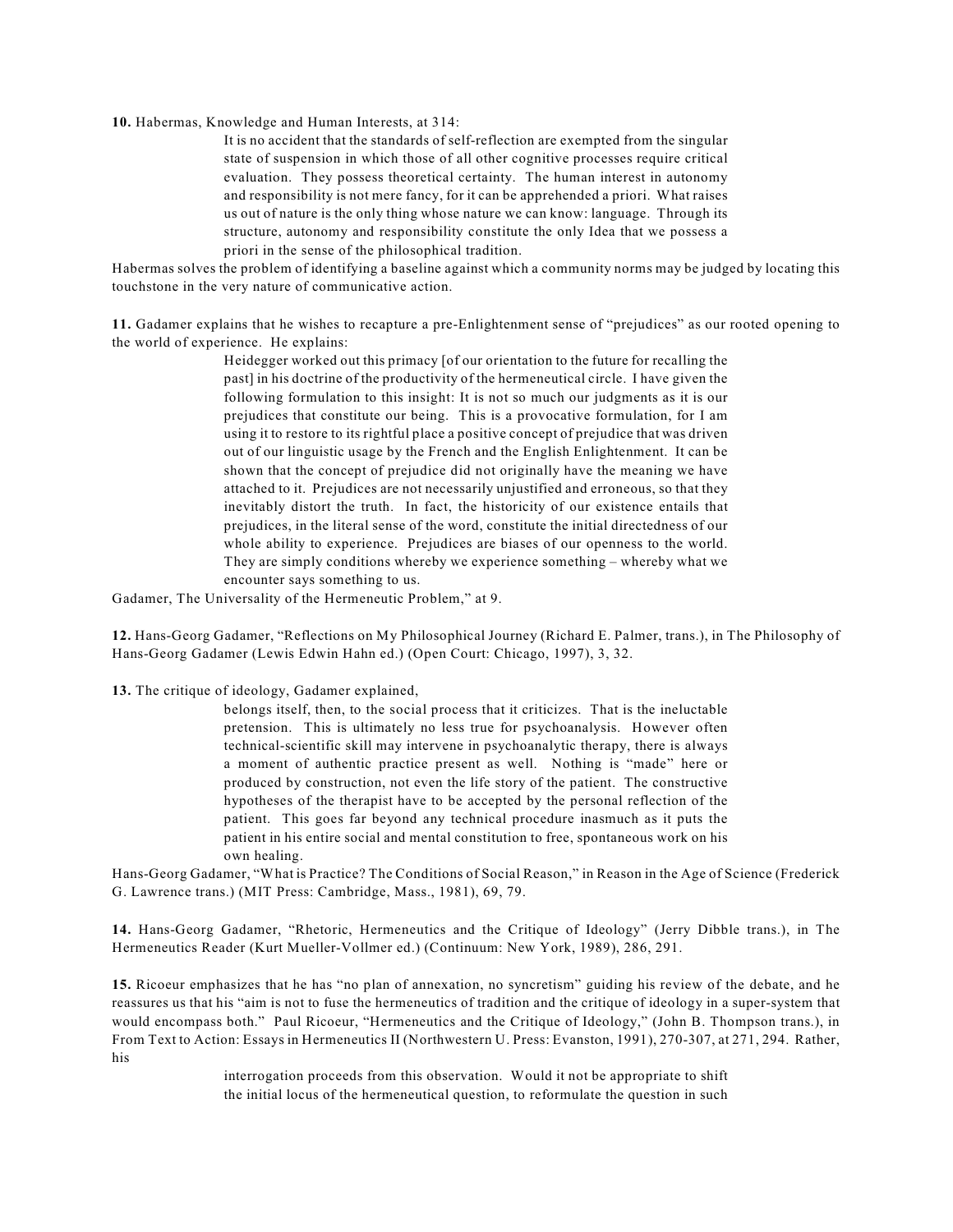a way that a certain dialectic between the experience of belonging and alienating distanciation becomes the mainspring, the key to the inner life, of hermeneutics?

Id. at 297.

Ricoeur's effort to reformulate the Gadamer-Habermas debate without leveling it with a facile synthesis is a defining feature of his critical hermeneutics. As David Kaplan succinctly describes:

> He tends to think in terms of opposites, pairs, and contrasts juxtaposed in such a way that highlights and preserves differences, while resisting the temptation to synthesize a new unity. Instead he claims only to draw a "hermeneutic arc" between opposites, a metaphor that suggests a chastened, mitigated mediation. . . . He respects the plurality of voices and questions of others while honoring the original philosophical impulse to find unity, reason, and clarity in history.

David M. Kaplan, Ricoeur's Critical Theory (State U. Press of New York: Albany, 2003), 1.

**16.** Ricoeur, "Hermeneutics and the Critique of Ideology," at 270.

**17.** Paul Ricoeur, Lectures on Ideology and Utopia (George H. Taylor ed.) (Columbia U. Press: New York, 1986), 237.

**18.** Ricoeur, "Hermeneutics and the Critique of Ideology," at 307.

**19.** Paul Ricoeur, "Ethics and Culture: Habermas and Gadamer in Dialogue," (David Pellauer trans.) in Political and Social Essays (David Stewart and Joseph Bien eds.) (Ohio University Press: Athens, 1974), 243-70, 257.

**20.** Ricoeur, "Hermeneutics and the Critique of Ideology," at 304.

**21.** Id. at 306.

**22.** Id.

**23.** Id. at 301.

**24.** For an extension of this element of Ricoeur's philosophy to legal theory, see George H. Taylor, "Critical Hermeneutics: The Intertwining of Explanation and Understanding as Exemplified in Legal Analysis," 76 Chi-Kent L. Rev. 1101 (2000).

**25.** In an exchange with Ricoeur on the problem of developing critical standards for interpretation, Gadamer makes clear that the critical attitude of "going behind, unmasking, showing forth hidden desires that are longing for their fulfillment as revealed by the inner tension in our souls" moves beyond intersubjective dialogue, but that the conflict of interpretations is best resolved not by traditional philosophical critique, but rather in a dialogue oriented to finding a common language. Hans-Georg Gadamer and Paul Ricoeur, "The Conflict of Interpretations," in Phenomenology: Dialogues and Bridges (Ronald Bruzina & Bruce Wilshire eds. and trans.) (State University of New York Press: Albany, 1982), 299, 303. Gadamer seeks the critical insight championed by Habermas, but he refuses to regard it as a distinct epistemological achievement. The "critique of ideologies, psychoanalysis, and every radical form of critique should be and needs to be reintegrated into this basic process of social life–a way which I call (in a manner I find satisfactory) hermeneutical." Id. at 304. Ricoeur essentially endorsed Gadamer's position. Id. at 311.

**26.** Gadamer, Truth and Method at xxxvii. Gadamer explains the importance of humility fostered by his hermeneutics of belonging:

> The hermeneutic consciousness, which must be awakened and kept awake, recognizes that in the age of science philosophy's claim of superiority has something chimerical and unreal about it. But though the will of man is more than ever intensifying its utopian or eschatological consciousness, the hermeneutic consciousness seeks to confront that will with something of the truth of remembrance; with what is still and ever again real.

Id. at xxxviii.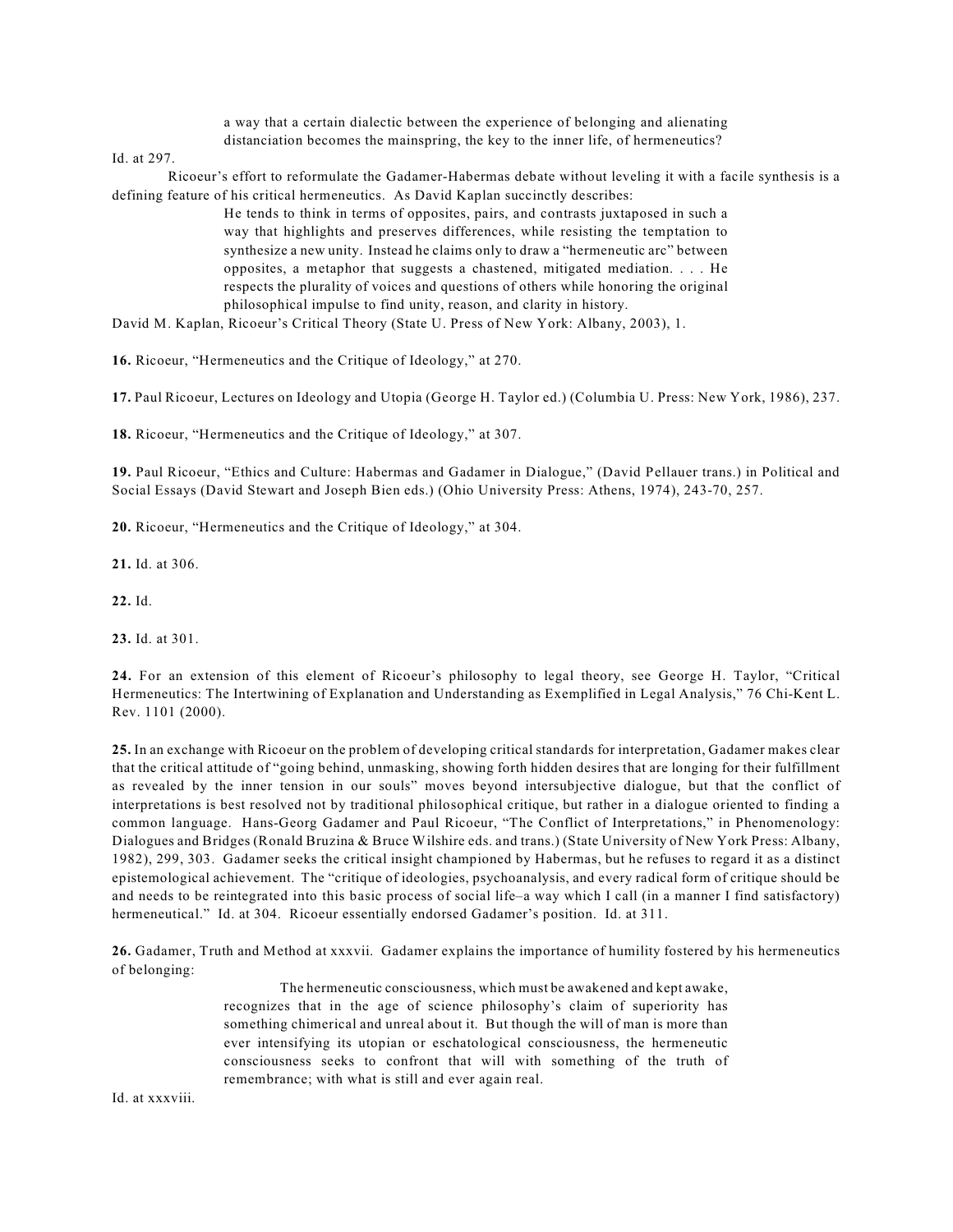**27.** Ricoeur agrees with Gadamer that the Gadamer-Habermas debate is difficult because the two contestants are speaking from different places, but he strives to show that each theory implicates the other without abolishing the privileged place of each theory in working out "different regional preferences." Ricoeur, "Hermeneutics and the Critique of Ideology," at 271, 306. Ricoeur notes that Gadamer falls victim, to a lesser degree, to the problem that beset Heidegger's attempt to revive hermeneutics: in his effort to deconstruct metaphysics with unrelenting radicality he was never able to return to the forward-looking impulse of philosophy. Id. at 295-97. As Robert Piercey summarizes:

> Despite his debts to Gadamer, Ricoeur does not simply side with Gadamerian hermeneutics and against the Habermasian critique of ideology. Instead, he argues that Habermas's concerns can be addressed within a hermeneutic framework, and that philosophical hermeneutics can incorporate within itself a Habermasian impulse towards critique.

Robert Piercey, "Ricoeur's Account of Tradition and the Gadamer-Habermas Debate," Human Studies 27:259-280, 262 (2004).

**28.** Ricoeur's (translated) prose deserves quotation at length.

According to the one pole, hermeneutics is understood as the manifestation and restoration of a meaning addressed to me in the manner of a message, a proclamation, or as is sometimes said, a kerygma; according to the other pole, it is understood as a demystification, as a reduction of illusion. Psychoanalysis, at least on a first reading, aligns itself with the second understanding of hermeneutics.

From the beginning we must consider this double possibility: this tension, this extreme polarity, is the truest expression of our "modernity." The situation in which language today finds itself comprises this double possibility, this double solicitation and urgency: on the one hand, purify discourse of its excrescences, liquidate the idols, go from drunkenness to sobriety, realize our state of poverty once and for all; on the other hand, use the most "nihilistic," destructive, inconoclastic movement so as to *let speak* what once, what each time, was *said*, when meaning appeared anew, when meaning was at its fullest. Hermeneutics seems to me to be animated by this double motivation: willingness to suspect, willingness to listen; vow of rigor, vow of obedience. In our time we have not yet finished doing away with *idols* and we have barely begun to listen to *symbols*. It may be that this situation, in its apparent distress, is instructive: it may be that extreme iconoclasm belongs to the restoration of meaning.

Paul Ricoeur, Freud and Philosophy: An Essay on Interpretation (Denis Savage, trans.) (Yale U. Press: New Haven, 1970), 27.

**29.** Id. at 28.

**30.** Id. at 535.

**31.** Frederick Crews, "The Verdict on Freud," Psychological Science 7: 63, 63 (1996). Examples of recent critiques of Freudian theory include: Frank Cioffi, Freud and the Question of Pseudoscience (Open Court: Chicago, 1998); Todd Dufresne, Killing Freud: Twentieth Century Culture and the Death of Psychoanalysis (Continuum: London, 2003); Edward Erwin, Philosophy and Psychotherapy (Sage Publications: London, 1996); Adolf Grunbaum, The Foundations of Psychoanalysis: A Philosophical Critique (University of California Press: Berkeley, 1984); Adolf Grunbaum, Validation in the Clinical Theory of Psychoanalysis: A Study in the Philosophy of Psychoanalysis (International University Press: Madison, Conn., 1993); Malcolm Macmillan, Freud Evaluated: The Completed Arc (North-Holland: Amsterdam, 1991); The Memory Wars: Freud's Legacy in Dispute (Frederick Crews ed.) (New York Review of Books: New York, 1995); Thomas S. Szasz, Anti-Freud: Karl Kraus's Criticism of Psychoanalysis (Syracuse University Press: Syracuse, rev. ed. 1990); Unauthorized Freud: Doubters Confront a Legend (Frederick C. Crews ed.) (Viking Press: New York, 1998); Richard Webster, Why Freud Was Wrong: Sin, Science and Psychoanalysis (Basic Books: New York, 1995); R. Tallis, Burying Freud, Lancet 347:669 (1996).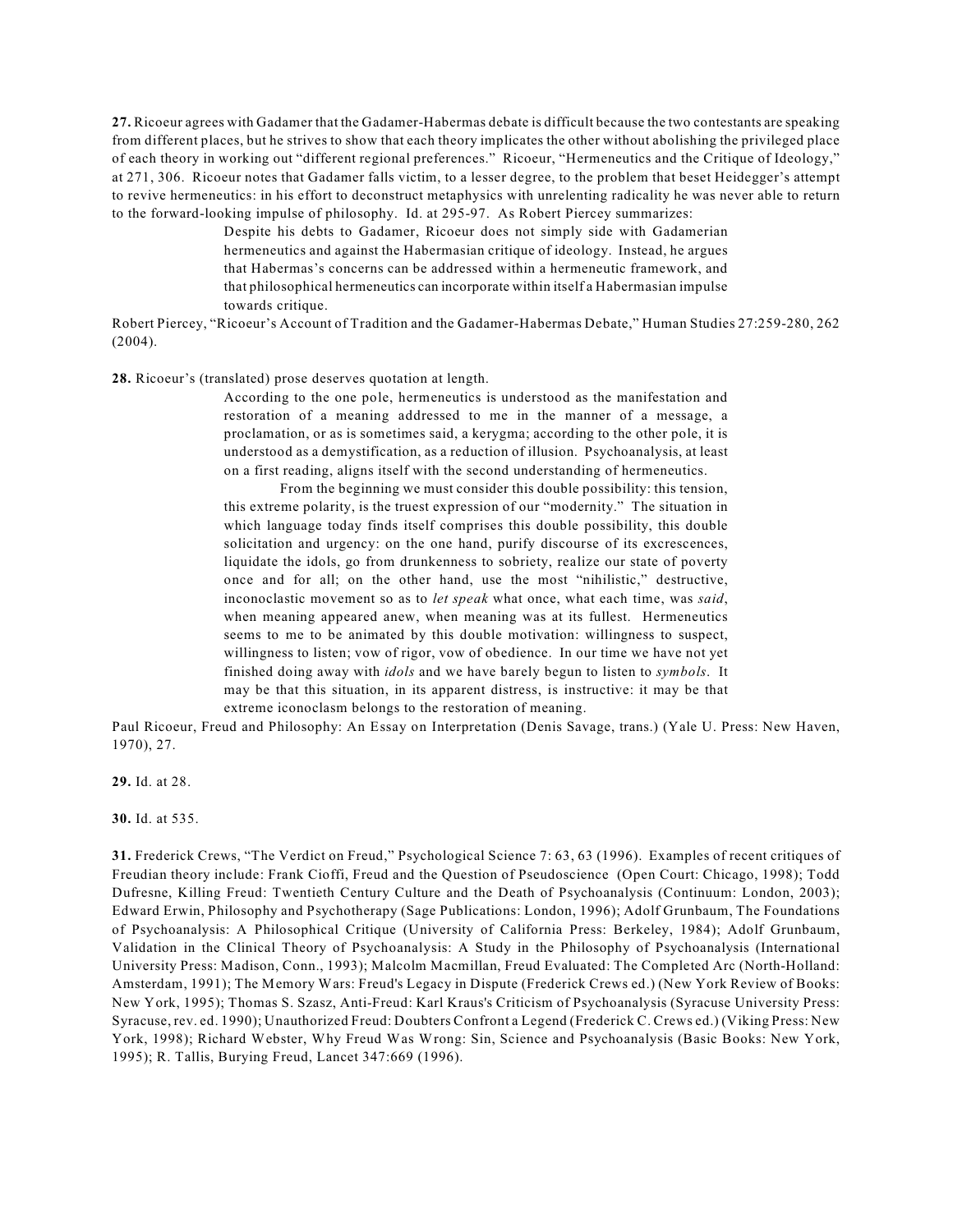**32.** Francis J. Mootz III, "Psychotherapeutic Practice as a Model for Postmodern Legal Theory," 12 Yale J. of Law & the Human. 299, 349-72 (2000).

**33.** Alan Parry and Robert E. Doan, Story Re-Visions: Narrative Therapy in the Postmodern World (1994), 43: "No one ever fully becomes the author of his/her own story; any such assumptions can only lead back into the illusions of control, individual autonomy, isolated selfhood, and single truth. The person goes forth instead to join with others in the universal human action of multiple authorship."

**34.** Two scholars contend that the reconstruction of client narratives is a collaborative effort to construct a plausible account of how the patient's narrow version of reality developed through a series of accidental events, misunderstandings, and frozen emotions. . . . The therapist thus tries to get the patient to see that what he takes to be unchangeable reality is really simply his particular and quirky story, and that this understanding has a high price. This "genealogy" will tend to undermine the patient's conviction that his way of seeing things is the way things are and have to be.

Hubert L. Dreyfus & Jerome Wakefield, "From Depth Psychology to Breadth Psychology: A Phenomenological Approach to Psychopathology," in Hermeneutics and Psychological Theory (Stanley B. Messer et. al. eds.) (Rutgers University Press: New Brunswick, 1988), 272, 281-82. See also Carlo Strenger, Between Hermeneutics and Science: An Essay on the Epistemology of Psychoanalysis (International Universities Press: Madison, Conn., 1991), 87.

**35.** Kenneth J. Gergen, Realities and Relationships: Sounding in Social Construction (Harvard University Press: Cambridge, 1994), 245. See also Kenneth J. Gergen, "If Persons are Texts," in Hermeneutics and Psychological Theory: Interpretative Perspectives on Personality, Psychotherapy, and Psychopathology (Stanley B. Messer et. al. eds.) (Rutgers University Press: New Brunswick, 1988) at 28, 43-44.

**36.** Anderson describes the evolution of her approach to psychotherapy as moving from an effort to "diagnose" the client's "problems" and to intervene with "answers," to an effort to listen closely to her client and engage in a dialogue. She writes:

> The more attention I paid to what clients were saying, the more I understand that they knew more than I did or ever would about their lives, and the more I realized how my *knowing* interfered with the telling of their stories and the accessing of their resources. As a consequence, I have elevated the client's voice to center stage; again–much like flipping the usual roles of therapists (knowers) and clients (notknowers)–therapists learn and clients teach.

> A cornerstone of the conversation and the relationship is the concept of *not-knowing*. . . . Not-Knowing is the key feature that distinguishes my collaborative approach from other therapies and that makes a pivotal difference in a therapist's intent, direction and style.

> . . . . What begins as a therapist's learning about a client begins to arouse the client's curiosity as well, inviting the client to join the therapist in a shared inquiry into the issues at hand. As a therapist begins to learn about and understand a client's story–his or her view, experience, desires–this therapist learning mode, initially an asking-telling-listening sequence, shades into a conversational process characterized by shared inquiry. As shared inquiry develops, fixed, frozen, or monological constructions begin to change.

Harlene Anderson, Conversation, Language, and Possibilities: A Postmodern Approach to Therapy (Basic Books, New York, 1997), 133, 113. Anderson concludes that a "therapuetic conversation is no more than a slowly evolving and detailed, concrete, individual life story stimulated by the therapist's position of not-knowing and the therapist's curiosity to learn" what only the client is in a position to tell her. Harlene Anderson & Harold Goolishan, "The Client is the Expert: A Not-Knowing Approach to Therapy," in Therapy as Social Construction (Sheila McNamee & Kenneth J. Gergen eds.) (Sage Publications: London, 1992), 25, 38.

**37.** Anderson at 137.